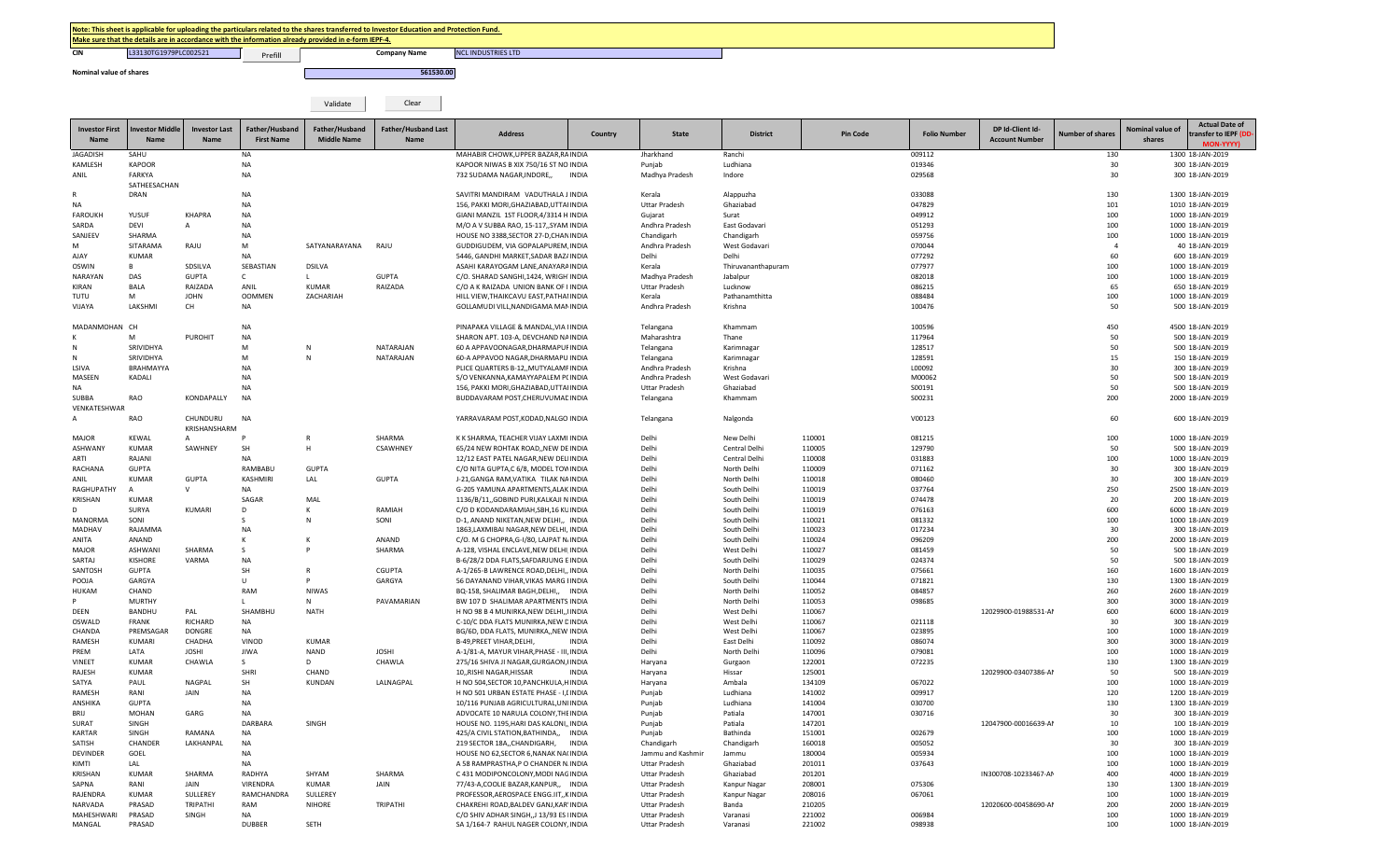| SRI                  | <b>MISRI</b>     | LAL            | LATE            | HIRA          | LAL             | N 8/192 A I L, NEVADA SUNDERPUR, INDIA     | <b>Uttar Pradesh</b> | Varanasi      | 221005 |        | IN301330-19424726-AM | 163  | 1630 18-JAN-2019  |
|----------------------|------------------|----------------|-----------------|---------------|-----------------|--------------------------------------------|----------------------|---------------|--------|--------|----------------------|------|-------------------|
| PERMINDER            | SINGH            | CHAWLA         | <b>NA</b>       |               |                 | CHAWLA ELECTRICALS, HOSPITAL RC INDIA      | <b>Uttar Pradesh</b> | Varanasi      | 222701 | 015248 |                      | 30   | 300 18-JAN-2019   |
|                      |                  |                |                 |               |                 |                                            |                      |               |        |        |                      | 30   |                   |
| <b>GUNJAN</b>        | AGRAWAL          |                | <b>NA</b>       |               |                 | C-16A, NIRALA NAGAR, LUCKNOW,, INDIA       | <b>Uttar Pradesh</b> | Lucknow       | 226020 | 039049 |                      |      | 300 18-JAN-2019   |
| ASHU                 | TOSH             | KHANDELWAL     | S.              | C.            | KHANDELWAL      | 351, JANAK PURI, BAREILLY,<br><b>INDIA</b> | Uttar Pradesh        | Bareilly      | 243122 | 086984 |                      | 130  | 1300 18-JAN-2019  |
| MAHESH               | <b>KUMAR</b>     | AGRAWAL        | HARI            | RAJ           | SARAN           | MANOJ TRADING COMPANY, KATRA INDIA         | Uttar Pradesh        | Moradabad     | 244001 |        | IN301774-16003478-AM | 15   | 150 18-JAN-2019   |
| SANJEEV              | GARG             |                | <b>NA</b>       |               |                 | C/O.SHIV SHANKAR AGARWAL, 76-7 INDIA       | Uttar Pradesh        | Moradabad     | 244001 | 072214 |                      | 30   | 300 18-JAN-2019   |
| ΝA                   |                  |                | RAJ             | SINGH         |                 | KHARI RAGHDAN,, KHATAULI,, MUZA INDIA      | Uttar Pradesh        | Muzaffarnagar | 251201 |        | IN302365-10356958-AM | 40   | 400 18-JAN-2019   |
| RANJANA              | AGARAWAL         |                | <b>NA</b>       |               |                 | SRI G P AGRAWAL, ADVOCATE, CHHA INDIA      | <b>Uttar Pradesh</b> | Bahraich      | 271801 | 038974 |                      | 130  | 1300 18-JAN-2019  |
| SHAKUNTLA            | SHARMA           |                | <b>NA</b>       |               |                 | 21/B KRISHNA PURI, NEAR GARHI BI- INDIA    | <b>Uttar Pradesh</b> | Agra          | 282002 | 019003 |                      | 100  | 1000 18-JAN-2019  |
|                      |                  |                |                 |               |                 |                                            |                      |               |        |        |                      |      |                   |
| <b>JAGDISH</b>       | PRASAD           | MEENA          | RANGLAL         | MEENA         |                 | C/O. M K MEENA, PUNJAB NATIONA INDIA       | Rajasthan            | Alwar         | 301411 | 088744 |                      | 100  | 1000 18-JAN-2019  |
| INDU                 | JAIN             |                | NA              |               |                 | M S B KA RASTA, JOHARI BAZAR, JAIP INDIA   | Rajasthan            | Jaipur        | 302003 | 058604 |                      | 50   | 500 18-JAN-2019   |
| CHHAYA               | <b>THOLIA</b>    |                | NA              |               |                 | C/O R K THOLIA BANK OF RAJASTHA INDIA      | Rajasthan            | Jaipur        | 302006 | 045032 |                      | 30   | 300 18-JAN-2019   |
|                      |                  |                |                 |               |                 |                                            |                      |               |        |        |                      |      |                   |
| KAILASHCHAND KUMAWAT |                  |                | $\mathsf{R}$    |               | KUMAWAT         | 4, GOVIND NAGAR, KHATIPURA ROA INDIA       | Rajasthan            | Jaipur        | 302012 | 115203 |                      | 100  | 1000 18-JAN-2019  |
| RAMJI                | LAL              |                | <b>NA</b>       |               |                 | PRABHU DAYAL & SONS, PETROL PUI INDIA      |                      | Jaipur        | 303603 | 044551 |                      | 65   | 650 18-JAN-2019   |
|                      |                  |                |                 |               |                 |                                            | Rajasthan            |               |        |        |                      |      |                   |
| SUNITA               | AGARWAL          |                | <b>NA</b>       |               |                 | C/O ARUN KUMAR, G.M. TELECOM, INDIA        | Rajasthan            | Udaipur       | 313001 | 035489 |                      | 130  | 1300 18-JAN-2019  |
| RAMANUJ              | CHOBYA           |                | SUKHDEO         | CHOBYA        |                 | C/O SUKHDEO CHOBYA.P O JAEL.DIS INDIA      | Rajasthan            | Nagaur        | 341023 | 080339 |                      | 100  | 1000 18-JAN-2019  |
| SARAOGI              | к                | C              | <b>NA</b>       |               |                 | "NANDINI BHAWAN",1ST, C' ROAD, INDIA       | Rajasthan            | Jodhpur       | 342003 | 044615 |                      | 130  | 1300 18-JAN-2019  |
| MADHU                | PUNGALIA         |                | RAJENDRA        | <b>KUMAR</b>  |                 | 673A 10TH C ROAD, SARDARPURA, JC INDIA     | Rajasthan            | Jodhpur       | 342003 | 086485 |                      | 75   | 750 18-JAN-2019   |
|                      |                  |                |                 |               |                 |                                            |                      |               |        |        |                      |      |                   |
| MAHESHKUMAR GOSWAMI  |                  |                | <b>NA</b>       |               |                 | PACK-UP COURIER SERVICE,, 101, 2, 3 INDIA  |                      | Rajkot        | 360001 | 011919 |                      | 130  | 1300 18-JAN-2019  |
|                      |                  |                |                 |               |                 |                                            | Gujarat              |               |        |        |                      |      |                   |
| PANNA                | VORA             |                | <b>NA</b>       |               |                 | 302, SAMRUDDHI COMPLEX,,41,NEV INDIA       | Gujarat              | Rajkot        | 360001 | 011923 |                      | 130  | 1300 18-JAN-2019  |
| MEGH                 | G                | <b>BHOJANI</b> | <b>NA</b>       |               |                 | "CHANDANI", 34-B- SHREYASH SOCIE INDIA     | Gujarat              | Rajkot        | 360001 | 032831 |                      | 100  | 1000 18-JAN-2019  |
| ASHISH               | SONCHHATRA       |                | <b>NA</b>       |               |                 | C/O INDIAN BANK INTIMATE, LAKHA INDIA      | Gujarat              | Rajkot        | 360001 | 033593 |                      | 130  | 1300 18-JAN-2019  |
| SEEMA                | SHAH             |                | SATISH          | SHAH          |                 | GAUSHALA PANCHARATI, NEAR OMI INDIA        | Gujarat              | Jamnagar      | 361002 | 084188 |                      | 65   | 650 18-JAN-2019   |
| THAKARSHI            | NARANBHIA        | SANGHANI       | <b>NA</b>       |               |                 | C/O CHAMAN BHANJI PATEL RAGHC INDIA        | Gujarat              | Jamnagar      | 361005 | 025323 |                      | 65   | 650 18-JAN-2019   |
|                      |                  |                |                 |               |                 |                                            |                      |               |        |        |                      |      |                   |
|                      |                  |                |                 |               |                 |                                            |                      |               |        |        |                      |      |                   |
| BHARATKUMAR SURELIA  |                  |                | NA              |               |                 | C/O SALES TAX OFFICE,, MANIMAND INDIA      | Gujarat              | Rajkot        | 363641 | 032411 |                      | 130  | 1300 18-JAN-2019  |
| SARJU                | SURESHBHAI       | MEHTA          | SURESH          | BHAI          | CMEHTA          | 3 AHULAD, MANEKWADI STATION RI INDIA       | Gujarat              | Bhavnagar     | 364001 | 068627 |                      | 100  | 1000 18-JAN-2019  |
| <b>JITENDRA</b>      | К                | MAKATI         | <b>NA</b>       |               |                 | MAKATI BLDG., KHIJDIA STREET, VAD INDIA    | Gujarat              | Bhavnagar     | 364001 | 078625 |                      | 30   | 300 18-JAN-2019   |
| KAZMI                | CHARNIA          |                | <b>NA</b>       |               |                 | PARAS INVESTMENT, (RATOL WALA) INDIA       | Gujarat              | Bhavnagar     | 364290 | 085427 |                      | 20   | 200 18-JAN-2019   |
|                      | SHAH             |                | <b>NA</b>       |               |                 |                                            |                      |               | 364515 | 005923 |                      | 50   | 500 18-JAN-2019   |
| MANJULA              |                  |                |                 |               |                 | C/O PRAVIN CHANDRA A SHAH, JAIN INDIA      | Gujarat              | Bhavnagar     |        |        |                      |      |                   |
| PARSHOTTAM           | M                | PATEL          | MAGANLAL        | PATEL         |                 | AT KOTDA (CHAKAR).TAL BHUJ KACI INDIA      | Gujarat              | Kachchh       | 370105 | 067420 |                      | 100  | 1000 18-JAN-2019  |
| SANGEETA             | <b>TRIVEDI</b>   |                | <b>VIBHUTI</b>  | PRAKASH       | TRIVEDI         | C/O PARESH STORE, KAPAD BAZAR, NINDIA      | Gujarat              | Kachchh       | 370655 |        | IN300556-10098087-AM | 200  | 2000 18-JAN-2019  |
| JALPA                | <b>BHARAT</b>    | <b>KUMAR</b>   | <b>NA</b>       |               |                 | 538, LAST STREET MOTI HAMAM PO INDIA       | Gujarat              | Ahmedabad     | 380001 | 013943 |                      | 100  | 1000 18-JAN-2019  |
| VIJAYKUMAR           | BANDHARA         |                | NA              |               |                 | 578, SARANGPUR PUL NICHI, MITHA INDIA      | Gujarat              | Ahmedabad     | 380002 | 037181 |                      | 30   | 300 18-JAN-2019   |
|                      | B                | SHAH           | NA              |               |                 | C/O KANTILAL SHESHMAL, MASKATI INDIA       | Gujarat              | Ahmedabad     | 380002 | 039415 |                      | 50   | 500 18-JAN-2019   |
|                      |                  |                | <b>NA</b>       |               |                 |                                            |                      |               |        |        |                      |      |                   |
| <b>BARKHA</b>        | GOYAL            |                |                 |               |                 | C/O ASHOK GOYAL, NARMAD COLOI INDIA        | Gujarat              | Ahmedabad     | 380004 | 036202 |                      | 30   | 300 18-JAN-2019   |
| ZAID                 | ANSARI           |                | <b>NA</b>       |               |                 | C/O DR A M ANSARI JUPITER MILLS, INDIA     | Gujarat              | Ahmedabad     | 380004 | 041003 |                      | 130  | 1300 18-JAN-2019  |
| VIJAY                |                  | DARYANI        | <b>JAGDIASH</b> | G             | DARYANI         | B/6 MADHUPURA MARKET, SHAHIB INDIA         | Gujarat              | Ahmedabad     | 380004 | 121012 |                      | 1850 | 18500 18-JAN-2019 |
| <b>DIPIKA</b>        | <b>BABULAL</b>   | <b>SHROFF</b>  | <b>NA</b>       |               |                 | 402 LAW GARDEN APARTMENTS, ELI INDIA       | Gujarat              | Ahmedabad     | 380006 | 059522 |                      | 75   | 750 18-JAN-2019   |
| SHETH                | MAHESH           | PANALAL        | PANALAL         | CHANDULAL     |                 | 50, SHANTINAGAR SOCIETY, ASRAM INDIA       | Gujarat              | Ahmedabad     | 380013 | 106733 |                      | 30   | 300 18-JAN-2019   |
| SHYAMA               | KISHAN           | BHAI           | <b>NA</b>       |               |                 |                                            |                      |               | 380015 | 014030 |                      | 130  |                   |
|                      |                  |                |                 |               |                 | 23 JAISHAIFALI PART SOCIETY, SATEL INDIA   | Gujarat              | Ahmedabad     |        |        |                      |      | 1300 18-JAN-2019  |
| KUSHAL               | KISHAN           | BHAI           | NA              |               |                 | 23 JAISHAIFALI PART SOCIETY, SATEL INDIA   | Gujarat              | Ahmedabad     | 380015 | 014031 |                      | 130  | 1300 18-JAN-2019  |
| KANTABEN             | ISHVERLAL        | PATEL          | NA              |               |                 | C/O SHREEJI HOSPITAL, MEGHANI NJ INDIA     | Gujarat              | Ahmedabad     | 380016 | 049021 |                      | 50   | 500 18-JAN-2019   |
| ARVIND               | HARISHBHAI       | VARMA          | <b>NA</b>       |               |                 | 32/B, AMRAKUNJ APTS, JOITARAM FINDIA       | Gujarat              | Ahmedabad     | 380052 | 039952 |                      | 100  | 1000 18-JAN-2019  |
| PATEL                | JAYESH           | RAMJIBHAI      | RAMJIBHAI       | PATEL         |                 | 27, KANTI PARK SOCIETY, NEAR RIDHI INDIA   | Gujarat              | Ahmedabad     | 380061 | 065887 |                      | 30   | 300 18-JAN-2019   |
| SHANTILAL            | <b>NARANDAS</b>  | PATEL          | <b>NA</b>       |               |                 | NEAR BANK OF BARODA, TOWER RO INDIA        | Gujarat              | Ahmedabad     | 382150 | 015341 |                      | 130  | 1300 18-JAN-2019  |
|                      | PRABHM           | DASPATEL       |                 |               |                 |                                            |                      |               |        | 015343 |                      | 130  | 1300 18-JAN-2019  |
| NARANDAS             |                  |                | <b>NA</b>       |               |                 | NEAR BANK OF BARODA, TOWER RO INDIA        | Gujarat              | Ahmedabad     | 382150 |        |                      |      |                   |
| SINDHU               | HARIRAM          | MANGLANI       | <b>NA</b>       |               |                 | NO.12, SABARMATI BAZAR,, KUBER N INDIA     | Gujarat              | Ahmedabad     | 382340 | 036104 |                      | 30   | 300 18-JAN-2019   |
| SONAL                | $\vee$           | PATEL          | <b>NA</b>       |               |                 | 27, ASHADEEP SOCIETY, NEAR GAYA INDIA      | Gujarat              | Ahmedabad     | 382480 | 015483 |                      | 30   | 300 18-JAN-2019   |
| <b>MUKESH</b>        | $\mathsf{R}$     | PATEL          | RANCHHODLAL     | PATEL         |                 | C/O.SHREENATHJI SOUND, NEMINA1 INDIA       | Gujarat              | Ahmedabad     | 382480 | 095661 |                      | 30   | 300 18-JAN-2019   |
| PRAKASH              | К                | SHAH           | <b>NA</b>       |               |                 | DESAI NAGAR, SOCIETY, "NR. POST INDIA      | Gujarat              | Sabar Kantha  | 383215 | 036677 |                      | 100  | 1000 18-JAN-2019  |
|                      |                  |                |                 |               |                 |                                            |                      |               |        |        |                      |      |                   |
| ISHVARCHANDA SHAH    |                  |                | <b>NA</b>       |               |                 | BORDIWALA KUVA, SHROFF BAZAR, INDIA        | Gujarat              | Sabar Kantha  | 383315 | 036938 |                      | 130  | 1300 18-JAN-2019  |
| RASIKLAL             | GAGALCHAND       | SHAH           | <b>NA</b>       |               |                 | GOLWAD NO MADH, SIDHURI BAZAF INDIA        | Gujarat              | Mahesana      | 384001 | 014047 |                      | 25   | 250 18-JAN-2019   |
|                      |                  |                |                 |               |                 |                                            |                      |               |        |        |                      |      |                   |
| SOMAJI               | BADAJI           | <b>THAKOR</b>  | <b>BADAJ</b>    | <b>THAKOR</b> |                 | C/O J M BAROT, 21 PADMAWATI SOI INDIA      | Gujarat              | Mahesana      | 384002 | 066810 |                      | 60   | 600 18-JAN-2019   |
| ASHISH               | v                | PATEL          | NA              |               |                 | C/O. VISHNUBHAI V PATEL, BHAGUD INDIA      | Gujarat              | Mahesana      | 384154 | 081367 |                      | 450  | 4500 18-JAN-2019  |
|                      |                  | BHAIPARASOTA   |                 |               |                 |                                            |                      |               |        |        |                      |      |                   |
| PATEL                | <b>NAVIN</b>     | MDAS           | NA              |               |                 | BODALA, PO: MOTAP, MEHSANA N.INDIA         | Gujarat              | Mahesana      | 384212 | 102053 |                      | 100  | 1000 18-JAN-2019  |
|                      |                  |                |                 |               |                 |                                            |                      |               |        |        |                      |      |                   |
|                      | PANCHHODDAS      | PATEL          | RANCHHODDAS     |               |                 |                                            |                      |               |        |        |                      |      |                   |
| PRAHALADDAS          |                  |                |                 | PATEL         |                 | 7 MADHUKUNJ SOCIETY, PATAN DT. INDIA       | Gujarat              | Mahesana      | 384265 | 078637 |                      | 250  | 2500 18-JAN-2019  |
| VIMALABEN            |                  |                | <b>NA</b>       |               |                 | NR KALI MATA, AMTOL GATE DIST N INDIA      | Gujarat              | Mahesana      | 384355 | 100728 |                      | 20   | 200 18-JAN-2019   |
| SUMITRABEN           |                  | SHAH           | JAYANTILAL      | M             | SHAH            | BEHIND NILESH BAGL,"MEGHDUT" ( INDIA       | Gujarat              | Kheda         | 387001 | 068139 |                      | 15   | 150 18-JAN-2019   |
| ZARINABANU           | <b>GULAMABID</b> | <b>DIAMOND</b> | <b>NA</b>       |               |                 | LILAJPUR DHOLKA, DIST AHMEDABA INDIA       | Gujarat              | Ahmedabad     | 387810 | 071321 |                      | 65   | 650 18-JAN-2019   |
| KANAIYALAL           | v                | PATEL          | NA              |               |                 | RAMBAG AND SOCIETY POST, NAPAL INDIA       | Gujarat              | Kheda         | 388350 | 016739 |                      | 100  | 1000 18-JAN-2019  |
| <b>DIPIKA</b>        |                  |                | <b>NA</b>       |               |                 | AT & POST UNDEL, TAL, KHAMBHAT INDIA       |                      |               | 388640 |        |                      | 100  |                   |
|                      | <b>JAGDISH</b>   | PATEL          |                 |               |                 |                                            | Gujarat              | Anand         |        | 031204 |                      |      | 1000 18-JAN-2019  |
| JENAB                | S.               | TIRUWALA       | SABBIR          | H             | <b>JIRUWALA</b> | BURHANI SOCIETY STATION ROAD, IN INDIA     | Gujarat              | Panch mahals  | 389151 | 082928 |                      | 200  | 2000 18-JAN-2019  |
| SUSHILABEN           | MANHARBHAI       | SHAH           | NA              |               |                 | SHREEJI KRUPA, JOGIDAS VITHAL'S P INDIA    | Gujarat              | Vadodara      | 390001 | 042702 |                      | 30   | 300 18-JAN-2019   |
| URMILABEN            | DHIRAJLAL        | THAKKAR        | <b>NA</b>       |               |                 | AMRATLAL MULJIBHAI THAKKAR,EA INDIA        | Gujarat              | Vadodara      | 390006 | 034938 |                      | 30   | 300 18-JAN-2019   |
| ARUNABEN             | CHATURBHAI       | SHAH           | <b>NA</b>       |               |                 | 63-B, PUNIT NAGAR SOCIETY, OPP: VA INDIA   | Gujarat              | Vadodara      | 390015 | 012249 |                      | 280  | 2800 18-JAN-2019  |
| SANJAY               | <b>ANANDRAO</b>  | <b>JADHAV</b>  | ANANDRAO        | GOVIND        | <b>JADHAV</b>   | 147 OUTSIDE PANIGATE, B.M.C QUA INDIA      | Gujarat              | Vadodara      | 390017 | 069511 |                      | 65   | 650 18-JAN-2019   |
|                      |                  |                |                 |               |                 |                                            |                      |               |        |        |                      |      |                   |
| MADHUSUDAN RATANLAL  |                  | PARIKH         | RATANLAL        | HIRALAL       | PARIKH          | 47, TULSI SOCIETY, NR: ZAWERNAGAI INDIA    | Gujarat              | Vadodara      | 390019 | 068775 |                      | 130  | 1300 18-JAN-2019  |
| JAYSHREEBEN          | KISHANLAL        | RATHI          | <b>NA</b>       |               |                 | KISHANLAL & CO, REFINERY ROAD B/ INDIA     | Gujarat              | Vadodara      | 391310 | 042529 |                      | 130  | 1300 18-JAN-2019  |
| MODI                 | ASHVIN           | CHIMANLAL      | MODI            | CHIMANLAL     | HARGOVANDAS     | MODI & MODI, PANCH FANAG NEAF INDIA        | Gujarat              | Bharuch       | 392001 | 069872 |                      | 390  | 3900 18-JAN-2019  |
| RAJU                 | N                | LAKHANI        | NA              |               |                 | 203, HIRAPANNA APARTMENT, KAZI' INDIA      | Gujarat              | Surat         | 395001 | 090101 |                      | 50   | 500 18-JAN-2019   |
| INDRAVADAN           | GAMANLAL         | KAPADIA        | GAMANLAL        | NAGINDAS      | KAPADIA         | C/O VENILAL SURATWALA-8/325, M INDIA       | Gujarat              | Surat         | 395002 | 078749 |                      | 15   | 150 18-JAN-2019   |
|                      |                  | SHAREDALAL     | HIREN           | DHANSUKHLAL   | SHAREDALAL      | 2/3981 CHOGAN SHERI, SAGRAMPU INDIA        | Gujarat              | Surat         | 395002 | 096232 |                      | 200  | 2000 18-JAN-2019  |
|                      |                  |                |                 |               |                 |                                            |                      |               |        |        |                      |      |                   |
| ARCHANA<br>HITESH    | HIREN            | SHAH           | NA              |               |                 | SUNITA APARTMENT BLOCK NO 8,N INDIA        | Gujarat              | Surat         | 395003 | 082847 |                      | 200  | 2000 18-JAN-2019  |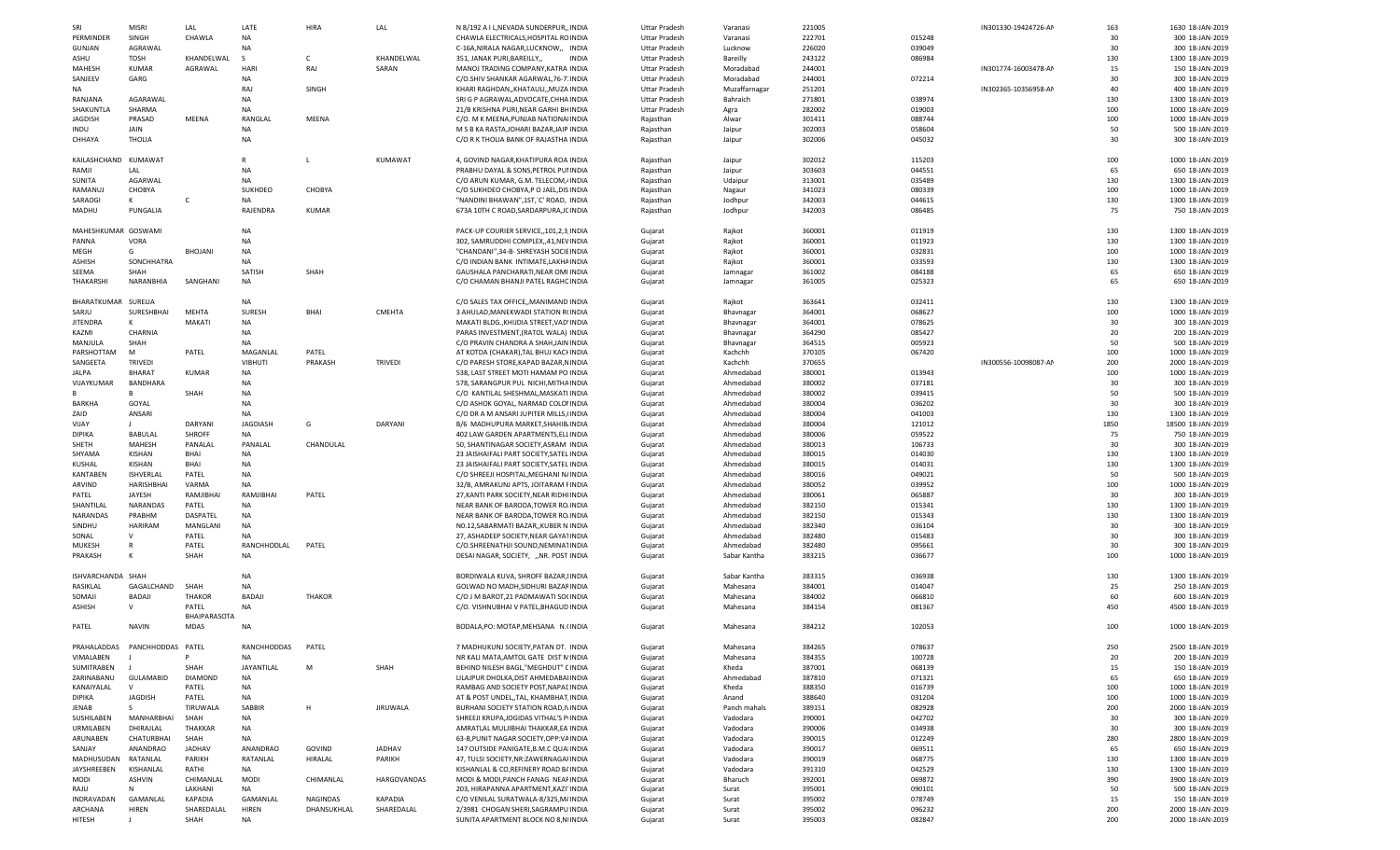| RAMESH           | <b>BABULAL</b> | PARIKH                | <b>BABULAL</b>     |                          | PARIKH          | 6/1317 19 "JYOTI" BLDG:, 2ND FLOC INDIA   | Gujarat     | Surat       | 395003 | 099518 |                      | 500 | 5000 18-JAN-2019 |
|------------------|----------------|-----------------------|--------------------|--------------------------|-----------------|-------------------------------------------|-------------|-------------|--------|--------|----------------------|-----|------------------|
| SHAILESH         | PATEL          |                       | <b>JAGDISHBHAI</b> | PATEL                    |                 | 6/581 MOTISHRI, GALEMANDI MAI INDIA       | Gujarat     | Surat       | 395003 | 099899 |                      | 100 | 1000 18-JAN-2019 |
| MAHAMED          | <b>NAEEM</b>   | <b>MUNIR</b>          | NA                 |                          |                 | 6/76, NANA BAZAR, RANBER, SURAT, INDIA    | Gujarat     | Anand       | 395005 | 050054 |                      | 30  | 300 18-JAN-2019  |
| <b>NUTAN</b>     | PRAFUL         | <b>KAPADIA</b>        | PRAFUL             | <b>KAPADIA</b>           |                 | G-31, BOMBAY MARKET, UMARWAD INDIA        | Gujarat     | Anand       | 395010 | 107469 |                      | 100 | 1000 18-JAN-2019 |
| <b>NUTAN</b>     | PRAFUL         | <b>KAPADIA</b>        | PRAFUL             | <b>KAPADIA</b>           |                 | G-31, BOMBAY MARKET, UMARWAD INDIA        | Gujarat     | Anand       | 395010 | 107470 |                      | 200 | 2000 18-JAN-2019 |
| PRAFUL           | SAKERLAL       | KAPADIA               | SAKERLAL           | <b>KAPADIA</b>           |                 | G-31, BOMBAY MARKET, UMARWAD INDIA        |             | Anand       | 395010 | 107473 |                      | 50  | 500 18-JAN-2019  |
|                  |                |                       |                    |                          |                 |                                           | Gujarat     |             |        |        |                      |     |                  |
| JAYANDRA         | NAGARDAS       | SANGHAVI              | NA                 |                          |                 | B/13, ISWARDAS BHUVAN, AKURLI (INDIA      | Maharashtra | Mumbai City | 400001 | 010764 |                      | 100 | 1000 18-JAN-2019 |
| RAVI             | G              |                       | NA.                |                          |                 | 419F, JOSHIVADI, 3RD FLOOR, ROON INDIA    | Maharashtra | Mumbai City | 400002 | 061053 |                      | 30  | 300 18-JAN-2019  |
| VINOD            | MORAKHIA       |                       | <b>NA</b>          |                          |                 | 159 KHETWADI BACK ROAD 3 RD FLI INDIA     | Maharashtra | Mumbai City | 400004 | 012757 |                      | 130 | 1300 18-JAN-2019 |
| MANJULA          | $\overline{A}$ | SHAH                  | NA                 |                          |                 | 2/17 HANUMAN TERRACE, TARA TEI INDIA      | Maharashtra | Mumbai City | 400007 | 019510 |                      | 130 | 1300 18-JAN-2019 |
| ARJUN            |                | BHAYGUDE              | NA                 |                          |                 | 404 SUJATHA CHAMBER,, NARSI NATINDIA      | Maharashtra | Mumbai City | 400009 | 031033 |                      | 100 | 1000 18-JAN-2019 |
| PRABHAT          | DHAKLA         | MANJREKAR             | <b>NA</b>          |                          |                 | S/O DHAKLA MANJREKAR, 5/105,SH INDIA      | Maharashtra | Mumbai City | 400011 |        | 12028900-00612093-AM | 100 | 1000 18-JAN-2019 |
| SUDERSHANA       | KUMARI         | MEHRA                 | NA                 |                          |                 | 5/A MORINING STAR 34 SITLA DEVI, INDIA    | Maharashtra | Mumbai City | 400016 | 003709 |                      | 100 | 1000 18-JAN-2019 |
| SAM              | JASAWALA       |                       | NA                 |                          |                 | MALEGAMWALA BLDG D 15, MAHIN INDIA        | Maharashtra | Mumbai City | 400016 | 024331 |                      | 250 | 2500 18-JAN-2019 |
|                  | AMBALAL        | BHAMA                 |                    |                          |                 |                                           |             |             |        | 078160 |                      | 30  |                  |
| BHARAT           |                |                       | AMBALAL            | DEVILAL                  |                 | C/28 ROSE BLOSSOM BLDG, SITHALA INDIA     | Maharashtra | Mumbai City | 400016 |        |                      |     | 300 18-JAN-2019  |
|                  |                | ABDURRAHMAN           |                    |                          |                 |                                           |             |             |        |        |                      |     |                  |
| AKHTARI          | <b>BEGUM</b>   | SHAIKH                | ABDUR              | RAHMAN                   | ABDULQADIRSHAIK | B D D CHAWL NO 100, ROOM NO 52 INDIA      | Maharashtra | Mumbai City | 400018 | 070298 |                      | 65  | 650 18-JAN-2019  |
| SUNIL            | PATEL          |                       | <b>NA</b>          |                          |                 | 21/22, HEMPRABHA, 68, MARINE DR INDIA     | Maharashtra | Mumbai City | 400020 | 047587 |                      | 65  | 650 18-JAN-2019  |
| AMYN             | ALLIBHAI       | PREMJI                | ALLIBHAI           | PREMJI                   |                 | 5, QUEEN'S COURT, 136, MAHARSHI, INDIA    | Maharashtra | Mumbai City | 400020 | 095884 |                      | 100 | 1000 18-JAN-2019 |
| MONA             | KESWANI        |                       | NA                 |                          |                 | 13/86, SUKH SADAN, SION - WEST, EINDIA    | Maharashtra | Mumbai City | 400022 | 031434 |                      | 130 | 1300 18-JAN-2019 |
| AVINASH          | KESWANI        |                       | NA                 |                          |                 | 13/86, SUKH SADAN,, SION - WEST,, EINDIA  | Maharashtra | Mumbai City | 400022 | 031435 |                      | 130 | 1300 18-JAN-2019 |
| TERESA           | VARGHESE       |                       | VARGHESE           | PAUL                     |                 | P L ASSOCIATES, BOTAWALA BUILDII INDIA    | Maharashtra | Mumbai City | 400023 | 082145 |                      | 600 | 6000 18-JAN-2019 |
| KAILASH          | MANSUKHLAL     | UPADHYAY              | MANSUKHLAL         | <b>UPADHYAY</b>          |                 | SHARE & STOCK BROKER, 9, DALAL S' INDIA   | Maharashtra | Mumbai City | 400023 | 095906 |                      | 100 | 1000 18-JAN-2019 |
|                  |                |                       |                    |                          |                 |                                           |             |             |        |        |                      |     |                  |
| <b>JITESH</b>    | MAVJI          | KENIA                 | <b>NA</b>          |                          |                 | APSARA CLOTH CENTRE 874,, BAPUR INDIA     | Maharashtra | Mumbai City | 400027 | 010780 |                      | 30  | 300 18-JAN-2019  |
| MAVJI            | DHANJI         | KENIA                 | <b>NA</b>          |                          |                 | APSARA CLOTH CENTRE 874,, BAPUR INDIA     | Maharashtra | Mumbai City | 400027 | 010781 |                      | 20  | 200 18-JAN-2019  |
| <b>PRAVIN</b>    | $\mathsf{A}$   | JAIN                  | <b>ACHALDAS</b>    | JAIN                     |                 | 72/II VIJAY NAGAR, M.C. JAWLE ROAI INDIA  | Maharashtra | Mumbai City | 400028 | 076883 |                      | 260 | 2600 18-JAN-2019 |
| SWARNAMBAL       | NATHAN         |                       | NA                 |                          |                 | 1/88 SURYA SADAN, OPP S I W S HIG INDIA   | Maharashtra | Mumbai City | 400031 | 030779 |                      | 130 | 1300 18-JAN-2019 |
| MEHRA            | <b>ESUFALI</b> | RANGWALA              | <b>NA</b>          |                          |                 | 217 ENTERPRISE 21ST FLOOR, FORJE' INDIA   | Maharashtra | Mumbai City | 400036 | 020231 |                      | 120 | 1200 18-JAN-2019 |
| DEEPA            | NANDA          |                       | <b>BRIJIENDER</b>  | LAL                      |                 | CORPORATION BANK, KHAR (W), BOI INDIA     | Maharashtra | Mumbai City | 400052 | 086689 |                      | 100 | 1000 18-JAN-2019 |
| RAMA             | JASWANTLAL     | <b>DOCTOR</b>         | JASWANTLAL         | MATUBHAI                 |                 | C/O ANJALI M KHARKAR, PLOT. NO.5 INDIA    | Maharashtra | Mumbai City | 400052 | 093619 |                      | 50  | 500 18-JAN-2019  |
| AMAR             | CHHAJED        |                       | NA.                |                          |                 |                                           |             |             | 400052 | 100308 |                      | 30  | 300 18-JAN-2019  |
|                  |                |                       |                    |                          |                 | A/1 DATTA APARTMENTS, R M MAR(INDIA       | Maharashtra | Mumbai City |        |        |                      |     |                  |
| AMAR             | CHHAJED        |                       | NA                 |                          |                 | A/1 DATTA APARTMENTS, R M MAR( INDIA      | Maharashtra | Mumbai City | 400052 | 100310 |                      | 30  | 300 18-JAN-2019  |
| VIDYA            | B.             | DESHMUKH              | <b>NA</b>          |                          |                 | 14 PRAKASH SOCIETY RELIEF ROAD, ! INDIA   | Maharashtra | Mumbai City | 400054 | 012868 |                      | 130 | 1300 18-JAN-2019 |
| RAMESH           | D              | PATEL                 | <b>NA</b>          |                          |                 | C/O. M A SHAH, CHANDRA DEEP N/! INDIA     | Maharashtra | Mumbai City | 400056 | 097883 |                      | 200 | 2000 18-JAN-2019 |
| <b>KUSUM</b>     | VINAYAK        | BHANDARKAR            | <b>NA</b>          |                          |                 | BLOCK NO 29 JEEVANSUDHA B BLDC INDIA      | Maharashtra | Mumbai City | 400058 | 030360 |                      | 100 | 1000 18-JAN-2019 |
| USHA             | RAMDASANEY     |                       |                    |                          | RAMDASANEY      | C/O.RAJIV TEWARI, 1103/4, PREMIU INDIA    | Maharashtra | Mumbai City | 400058 | 081251 |                      | 260 | 2600 18-JAN-2019 |
| HILLARY          | MARIO          | DESOUZA               | LATE               | v                        | ADESOUZA        | FLAT 404, `B' WING, GAMES NAGUE, INDIA    | Maharashtra | Mumbai City | 400059 | 110548 |                      | 150 | 1500 18-JAN-2019 |
| MADHUKAR         | NARHAR         | <b>BORKAR</b>         | NA                 |                          |                 | 18, LAXMI BUILDING, BEHIND DENA INDIA     | Maharashtra | Mumbai City | 400060 | 047868 |                      | 60  | 600 18-JAN-2019  |
|                  | M              | <b>BORKAR</b>         | <b>BORKAR</b>      | м                        |                 | LAXMI PLOT NO 18, JOGESHWARI C INDIA      |             |             | 400060 | 067698 |                      | 30  | 300 18-JAN-2019  |
| PUSHPA           |                |                       |                    |                          |                 |                                           | Maharashtra | Mumbai City |        |        |                      |     |                  |
| KASSAMALI        | JAFFERALI      | MOOSABHAI             | NA                 |                          |                 | EXPRESS APT., 403 B `B' WING, 4TH F INDIA | Maharashtra | Mumbai City | 400061 | 020214 |                      | 130 | 1300 18-JAN-2019 |
| PRABHAKAR        | TIWARI         |                       | BIJAY              | NATH                     | TIWARI          | SEKSARIA OFFICE, SEKSARIA, INDUSTI INDIA  | Maharashtra | Mumbai City | 400064 | 079519 |                      | 30  | 300 18-JAN-2019  |
| GULSHAN          | KHANNA         |                       | AHSOK              | KHANNA                   |                 | J-3/11, MAHAVIR NAGAR, , DAHANUK INDIA    | Maharashtra | Mumbai City | 400067 | 067079 |                      | 30  | 300 18-JAN-2019  |
| KAVITA           | P              | <b>NAIK</b>           | PARIMAL            | B                        | NAIK            | FLAT NO.1, DHARAMVEER, HEMUKA INDIA       | Maharashtra | Mumbai City | 400067 | 087524 |                      | 50  | 500 18-JAN-2019  |
|                  |                | GHANSHYAMBH           |                    |                          |                 |                                           |             |             |        |        |                      |     |                  |
| MEHTA            | JATIN          | AI                    | GHANSHYAM          | BHAI                     |                 | A/64 503 ANAND NAGAR,C S ROAD INDIA       | Maharashtra | Mumbai City | 400068 | 082977 |                      | 100 | 1000 18-JAN-2019 |
| LALIT            | KESHAVLAL      | PARIKH                | NA                 |                          |                 | 10 MAYANI MANOR, ABOVE UNION INDIA        | Maharashtra | Mumbai City | 400069 | 069490 |                      | 50  | 500 18-JAN-2019  |
| VIJAY            | LAKSHMI        | CHOUDHARY             | <b>JAGDISH</b>     | CHOUDHRY                 |                 | A-15 SHREE OJAS HSG SOCIETY, 2ND INDIA    | Maharashtra | Mumbai City | 400069 | 071934 |                      | 60  | 600 18-JAN-2019  |
|                  |                |                       |                    |                          |                 |                                           |             |             |        |        |                      |     |                  |
| <b>SUSHIL</b>    | SUNDER         | KOTIAN                | SUNDER             | <b>JKOTIAN</b>           |                 | 52/1550, PANT NAGAR, GHATKOPAR INDIA      | Maharashtra | Mumbai City | 400075 | 082902 |                      | 130 | 1300 18-JAN-2019 |
| SHANTABAI        | NALAWADE       |                       | VISHNU             | NALAWADE                 |                 | C-13 SHRI YASHWANT SOCIETY, BR N INDIA    | Maharashtra | Mumbai City | 400077 | 085671 |                      | 50  | 500 18-JAN-2019  |
| MANHARLAL        | CHOTALAL       | VORA                  | CHOTALAL           | T                        | VORA            | 154, LAXMI NIWAS, 1ST FLOOR, R.NC INDIA   | Maharashtra | Mumbai City | 400078 | 080763 |                      | 10  | 100 18-JAN-2019  |
|                  | PARAMESWARA    |                       |                    |                          |                 |                                           |             |             |        |        |                      |     |                  |
| DHANALAKSHMI N   |                |                       | NA                 |                          |                 | 2/12, CHANRA PRABHA SOCIETY,, MI INDIA    | Maharashtra | Mumbai City | 400080 | 010431 |                      | 100 | 1000 18-JAN-2019 |
|                  |                | PARAMESHWAR           |                    |                          |                 |                                           |             |             |        |        |                      |     |                  |
|                  | $\vee$         | ANIYER                | NA                 |                          |                 | 2/12, CHANRA PRABHA SOCIETY,, MI INDIA    | Maharashtra | Mumbai City | 400080 | 010432 |                      | 100 | 1000 18-JAN-2019 |
| MADHURI          | <b>DINESH</b>  | KATIRA                | <b>DINESH</b>      | KATIRA                   |                 | C/44 MARUTI APT. 2ND FLOOR, SAI INDIA     | Maharashtra | Mumbai City | 400080 | 068363 |                      | 100 | 1000 18-JAN-2019 |
| SAROJ            | $\mathbb{R}$   | BALCHANDANI           | <b>NA</b>          |                          |                 | 210, KAILASH PARK, WINGAS, II FLOOI INDIA | Maharashtra |             | 400080 | 074537 |                      | 130 | 1300 18-JAN-2019 |
|                  |                |                       |                    |                          |                 |                                           |             | Mumbai City |        |        |                      |     |                  |
| JAIDEV           | -S             | PATEL                 | SHANABHAI          | PATEL                    |                 | A/7, CHANDAN BALA APTS., MURAR INDIA      | Maharashtra | Mumbai City | 400080 | 114057 |                      | 50  | 500 18-JAN-2019  |
| MANUBHAI         | AMRUTLAL       | SHAH                  | NA                 |                          |                 | KARSAN JASA BLDG NO 8,2ND FLOO INDIA      | Maharashtra | Mumbai City | 400086 | 030157 |                      | 65  | 650 18-JAN-2019  |
| MAHENDRA         | LIYA           |                       | NA                 |                          |                 | C/41 INDIRADEEP SOC, GHATKOPAR INDIA      | Maharashtra | Mumbai City | 400086 | 030342 |                      | 30  | 300 18-JAN-2019  |
| HIRA             | LIYA           |                       | <b>NA</b>          |                          |                 | C 41 INDRADEEP SOC L B S MARG, BE INDIA   | Maharashtra | Mumbai City | 400086 | 030343 |                      | 30  | 300 18-JAN-2019  |
| MANUBHAI         | AMRUTLAL       | SHAH                  | AMRUTLAL           | LILACHAND                | SHAH            | KARSAN JASA BLDG NO 8,2ND FLOO INDIA      | Maharashtra | Mumbai City | 400086 | 084176 |                      | 20  | 200 18-JAN-2019  |
| <b>SMITA</b>     | VORA           |                       | NA                 |                          |                 | A/401, PREMNAGAR, BLDG.NO.9,M, INDIA      | Maharashtra | Mumbai City | 400092 | 054709 |                      | 50  | 500 18-JAN-2019  |
| KAILASH          | P              | PATEL                 | <b>NA</b>          |                          |                 | 6, GOVARDHAN APARTMENTS, LOKM INDIA       | Maharashtra | Mumbai City | 400092 | K00315 |                      | 50  | 500 18-JAN-2019  |
| D                |                |                       |                    |                          |                 |                                           |             |             |        |        |                      |     |                  |
|                  | ANURADHA       | RAJA                  | G                  | PARTHASARTHY             | RAJA            | TAPOVAN DEEP CO.OP.HSG.SOC.LTI INDIA      | Maharashtra | Mumbai City | 400097 | 099328 |                      | 300 | 3000 18-JAN-2019 |
| PRATIMA          | $\mathsf{A}$   | HARDE                 | <b>NA</b>          |                          |                 | ADARSH NAGAR BLDG.NO.2B FLATINDIA         | Maharashtra | Thane       | 400601 | 024816 |                      | 260 | 2600 18-JAN-2019 |
|                  |                |                       |                    |                          |                 |                                           |             |             |        |        |                      |     |                  |
| ANURADHA         | RAVIPALLI      |                       | LATE               | SATEESHWARARAO RAVIPALLI |                 | 404 THANE SUNDARAM CO HSG SO( INDIA       | Maharashtra | Thane       | 400602 | 041798 |                      | 20  | 200 18-JAN-2019  |
| SANTOSH          | BAHETI         |                       | <b>NA</b>          |                          |                 | 1/19 TYPE 2 CIDCO COLONY, BOISAR INDIA    | Maharashtra | Thane       | 401501 | 100078 |                      | 80  | 800 18-JAN-2019  |
| <b>BRENDA</b>    | SUSAN          | DSOUZA                | LANCELOT           | MARK                     | DSOUZA          | A-I, APSARA APARTMENTS, 259, BUN INDIA    | Maharashtra | Pune        | 411001 | 067282 |                      | 100 | 1000 18-JAN-2019 |
| <b>BRENDA</b>    | SUSAN          | DSOUZA                | <b>NA</b>          |                          |                 | A-1 APSARA APARTMENTS, 259 BUN INDIA      | Maharashtra | Pune        | 411001 | 100870 |                      | 20  | 200 18-JAN-2019  |
|                  | SANKARANARAY   |                       |                    |                          |                 |                                           |             |             |        |        |                      |     |                  |
| F.               |                |                       |                    |                          |                 |                                           |             |             | 411003 |        |                      |     | 300 18-JAN-2019  |
|                  | ANAN           |                       | <b>NA</b>          |                          |                 | DCWE E/M, COMMANDER WORKS E INDIA         | Maharashtra | Pune        |        | 023136 |                      | 30  |                  |
| SATYENDRA        | KUMAR          | GOEL                  | G                  | к                        | GOEL            | 24-B, TATYA TOPE SOCIETY, WANAW INDIA     | Maharashtra | Pune        | 411040 | 114230 |                      | 500 | 5000 18-JAN-2019 |
| SUDDHASHIL       | GHOSH          |                       | DEBI               | PRASAD                   | GHOSH           | SAHU COLONY LANE NO 7 GIRIJA, SH INDIA    | Maharashtra | Pune        | 411052 |        | 12036000-00698461-AI | 20  | 200 18-JAN-2019  |
| <b>JAGANNATH</b> | GOVIND         | SHEVADE               | GOVIND             | MAHADEVA                 | SHEVADE         | "RADHA VODIND", UNITED WESTERN INDIA      | Maharashtra | Pune        | 411052 | 085051 |                      | 100 | 1000 18-JAN-2019 |
| RAJKUMAR         | <b>BHATTAD</b> |                       | NA                 |                          |                 | C/O NALINI INVESTMENT CONSULT/ INDIA      | Maharashtra | SOLAPUR     | 413002 | 080606 |                      | 25  | 250 18-JAN-2019  |
|                  |                |                       |                    |                          |                 |                                           |             |             |        |        |                      |     |                  |
| SATISH           | S              | WADGAONKAR SHANTINATH |                    | G                        | WADGAONKAR      | SHRI SAMARTH CLINIC, RAM GALLI, / INDIA   | Maharashtra | Pune        | 413102 | 107250 |                      | 50  | 500 18-JAN-2019  |
|                  | SALIMKHAN      | PATHAN                | <b>NA</b>          |                          |                 | SAMBHAJI NAGAR,, NEAR SAJ HOTEL INDIA     | Maharashtra | Osmanabad   | 413501 |        | 12020000-00179730-AI | 200 | 2000 18-JAN-2019 |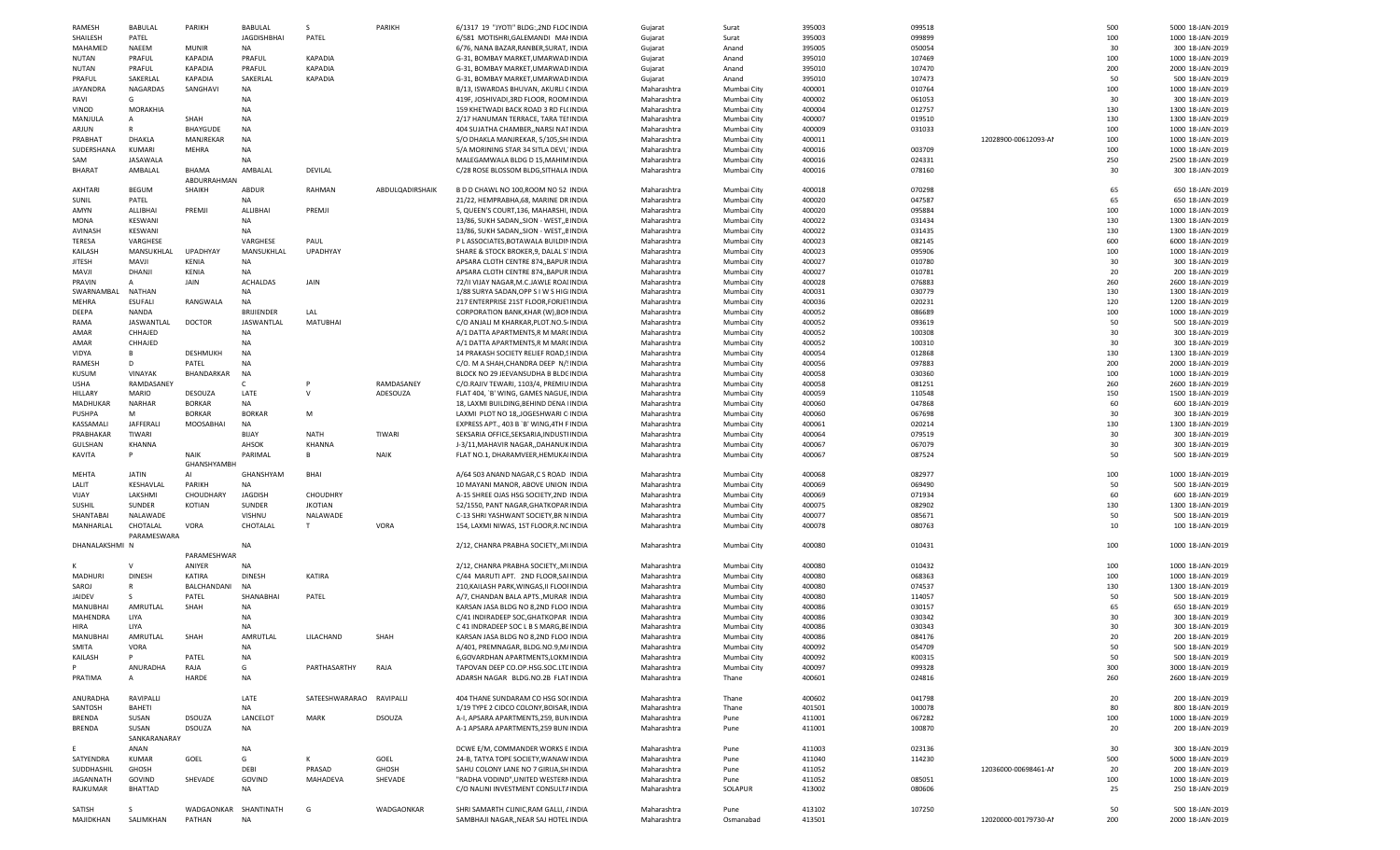| Vijayndra              | Changdeo                | Ghogare        | Changdeo       | $\mathsf{v}$  | Ghogare       | A/p Lonikd,,Tal Shrirampur,Dist Ahn INDIA                                      | Maharashtra            | Ahmednagar             | 413712           |                  | IN301774-10120752-AM | 10             | 100 18-JAN-2019                      |
|------------------------|-------------------------|----------------|----------------|---------------|---------------|--------------------------------------------------------------------------------|------------------------|------------------------|------------------|------------------|----------------------|----------------|--------------------------------------|
|                        |                         |                |                |               | <b>BAPU</b>   |                                                                                |                        | Ahmednagar             | 415125           |                  |                      | 150            | 1500 18-JAN-2019                     |
| PATIL                  | YUVRAJ                  | HANMANTRAO     | PATIL          | HANMANTRAO    |               | AT POST GOWARE, TALUKA KARAD,, I INDIA                                         | Maharashtra            |                        |                  |                  | IN301330-19184152-AM |                |                                      |
| RAJARAM                | MUKINDA                 | RADE           | <b>MUKINDA</b> | RADE          |               | A/P. AMANAPUR, TAL - PALUS, DIST - INDIA                                       | Maharashtra            | Sangli                 | 416309           |                  | 12028900-00211670-AM | 95             | 950 18-JAN-2019                      |
| <b>SUSHIL</b>          | REWACHAND               | VARDANI        | REWACHAND      | VARDANI       |               | BARRACK NO.1676/1, MAHAVIR HOS INDIA                                           | Maharashtra            | Sangli                 | 421004           | 114723           |                      | 150            | 1500 18-JAN-2019                     |
| <b>SUSHIL</b>          | REWACHAND               | VARDANI        | REWACHAND      | VARDANI       |               | BARRACK NO.1676/1, SECTOR - 25, U INDIA                                        | Maharashtra            | Sangli                 | 421004           | 119439           |                      | 150            | 1500 18-JAN-2019                     |
|                        |                         |                |                |               |               |                                                                                |                        |                        |                  |                  |                      |                |                                      |
| HARSHADABEN ARVINDBHAI |                         | BHAGAT         | NA             |               |               | SUN SOCIETY BK NO 6 1ST FLOOR, OF INDIA                                        | Maharashtra            | Nashik                 | 422001           | 035775           |                      | 80             | 800 18-JAN-2019                      |
|                        |                         | PANDHARPURKA   |                |               |               |                                                                                |                        |                        |                  |                  |                      |                |                                      |
| CHANDRAKANT D          |                         | $\mathsf{R}$   | NA             |               |               | 1360, BHAGAT APARTMENT, NEAR S INDIA                                           | Maharashtra            | Nashik                 | 422001           | 092638           |                      | 100            | 1000 18-JAN-2019                     |
|                        |                         |                |                |               |               |                                                                                |                        |                        |                  |                  |                      |                |                                      |
| CHITTARANJAND          |                         |                |                |               |               |                                                                                |                        |                        |                  |                  |                      |                |                                      |
| AS                     | GANGADHAR               | <b>BHAWSAR</b> | NA             |               |               | BAZAR PETH, AT & POST LASALGAON INDIA                                          | Maharashtra            | Kolhapur               | 422306           | 041887           |                      | 100            | 1000 18-JAN-2019                     |
| SHIVAJI                | BHAGUJI                 | AVHAD          | <b>BHAGUJI</b> | SHIVRAM       | AVHAD         | OLD NAGAPUR ROAD, NR: SCHOOL N INDIA                                           | Maharashtra            | Nashik                 | 423104           | 111075           |                      | 150            | 1500 18-JAN-2019                     |
| HARSHA                 | JAYDEEP                 | SHAH           | NA             |               |               | PLOT NO 131, GOKULPETH, NAGPUR, INDIA                                          | Maharashtra            | Nagpur                 | 440010           | 005741           |                      | 100            | 1000 18-JAN-2019                     |
| <b>JAYDEEP</b>         | NARENDRA                | SHAH           | NA             |               |               | PLOT NO 131, GOKULPETH, NAGPUR, INDIA                                          | Maharashtra            | Nagpur                 | 440010           | 005742           |                      | 100            | 1000 18-JAN-2019                     |
|                        | VISWAKARMA              |                | B              | P             | VISWAKARMA    |                                                                                |                        |                        |                  |                  |                      | 100            |                                      |
| RAJENDRA               |                         |                |                |               |               | C/O. BANK OF INDIA, WIRUR RLY.ST, INDIA                                        | Maharashtra            | Chandrapur             | 442905           | 098891           |                      |                | 1000 18-JAN-2019                     |
|                        |                         |                |                |               |               |                                                                                |                        |                        |                  |                  |                      |                |                                      |
| RAJESH                 | HUKUMICHAND HEDA        |                | NA             |               |               | MADHOLKAR PETH, AMRAVATI, MAH INDIA                                            | Maharashtra            | Amravati               | 444605           | 079352           |                      | 30             | 300 18-JAN-2019                      |
| RAJESH                 | <b>JOSHI</b>            |                | ANANDI         | LAL           | <b>JOSHI</b>  | AMBICA DAIRY, PALDA NAKA NEMAI INDIA                                           | Madhya Pradesh         | Indore                 | 452001           |                  | IN301774-15226994-AM | 10             | 100 18-JAN-2019                      |
| RAM                    | GOPAL                   | CHAUDHARY      | FHAKIRCHAND    | CHAUDHARY     |               | H NO. 129, ABHINANDAN VISTAR, N INDIA                                          | Madhya Pradesh         | Mandsaur               | 458001           |                  | 12034600-00275697-AM | 100            | 1000 18-JAN-2019                     |
| ADITYA                 | NARAYAN                 | SHARMA         | NA             |               |               | E-4/64 ARERA COLONY, BHOPAL,, INDIA                                            | Madhya Pradesh         | Bhopal                 | 462016           | 022389           |                      | 100            | 1000 18-JAN-2019                     |
|                        | к                       |                |                |               |               |                                                                                |                        |                        |                  |                  |                      |                |                                      |
| MEENA                  |                         | JAIN           | DEVCHAND       | JAIN          |               | 4/4, JUNIOR MIG, ANKUR COMPLEX, INDIA                                          | Madhya Pradesh         | Bhopal                 | 462016           | 110756           |                      | 30             | 300 18-JAN-2019                      |
| MEENA                  | К                       | JAIN           | KAMAL          | K             | JAIN          | 4/4, JUNIOR MIG, ANKUR COMPLEX, INDIA                                          | Madhya Pradesh         | Bhopal                 | 462016           | 110757           |                      | 30             | 300 18-JAN-2019                      |
| м                      | G                       | <b>NENE</b>    | NA             |               |               | H-367 GAUTAM NAGAR, BHOPAL,, INDIA                                             | Madhya Pradesh         | Bhopal                 | 462023           | 026014           |                      | 30             | 300 18-JAN-2019                      |
| ARSHAD                 | HUSAIN                  |                | AKHTAR         | <b>HUSAIN</b> |               | H.NO.4 MOHALLA TALAIYA, NEAR JA INDIA                                          | Madhya Pradesh         | Vidisha                | 464228           |                  | IN301330-19407539-AM | 100            | 1000 18-JAN-2019                     |
| DAVE                   | $\vee$                  | -S             | NA             |               |               | 42, NAYAGAON, VIDAL NAGAR - MPI INDIA                                          | Madhya Pradesh         | Vidisha                | 482008           | 054834           |                      | 100            | 1000 18-JAN-2019                     |
|                        |                         |                |                |               |               |                                                                                |                        |                        |                  |                  |                      |                |                                      |
| TARASINGH              | CHORDIA                 |                | NA             |               |               | UNIVERSAL CABLES LTD, PO BIRLAVII INDIA                                        | Madhya Pradesh         | Satna                  | 485005           | 026556           |                      | 130            | 1300 18-JAN-2019                     |
| RAMPARASAD             | <b>DONTULA</b>          |                | NA             |               |               | 5-9-94 CHAPEL ROAD, UDAI CLINIC, HINDIA                                        | Telangana              | Hyderabad              | 500001           | 041719           |                      | 65             | 650 18-JAN-2019                      |
| MADUGULA               | SHARADA                 |                | M              | ANJAIAH       |               | H.NO.5-6-981/1, MAHAMOOD BAGI INDIA                                            | Telangana              | Hyderabad              | 500001           | 105046           |                      | 500            | 5000 18-JAN-2019                     |
|                        |                         | PRASADMALLIN   |                |               |               |                                                                                |                        |                        |                  |                  |                      |                |                                      |
|                        | T                       | A              | NA.            |               |               | 10-1-717 MARREDPALLI, PO NEHRUI INDIA                                          | Telangana              | Hyderabad              | 500003           | 006293           |                      | 100            | 1000 18-JAN-2019                     |
|                        |                         |                |                |               |               |                                                                                |                        |                        |                  |                  |                      |                |                                      |
|                        | DAYANAND                |                | NA.            |               |               | H NO 10-1-676, WEST MARREDPALL\ INDIA                                          | Telangana              | Hyderabad              | 500003           | 041788           |                      | 100            | 1000 18-JAN-2019                     |
| N                      | SAIBABA                 |                | N              | RANGA         | RAO           | PLOT NO.14, VASAVI NAGAR, PHASE INDIA                                          | Telangana              | Hyderabad              | 500003           | 079817           |                      | 30             | 300 18-JAN-2019                      |
|                        |                         |                |                |               |               |                                                                                |                        |                        |                  |                  |                      |                |                                      |
| KOTHARU                | SUBRAMANYAM             |                | К              |               | KRISHNAMURTI  | 6-3-609/90 ANAND NAGAR, KHAIRA INDIA                                           | Telangana              | Hyderabad              | 500004           | 102333           |                      | 50             | 500 18-JAN-2019                      |
|                        |                         |                | T              |               |               |                                                                                |                        |                        |                  |                  |                      |                |                                      |
|                        | THIRUPATHI              | RAO            |                | VENKATNARSING | RAO           | PLOT NO.11, CHINNANNATHOTA, OL INDIA                                           | Telangana              | Hyderabad              | 500010           | 104087           |                      | 50             | 500 18-JAN-2019                      |
|                        |                         |                |                |               |               |                                                                                |                        |                        |                  |                  |                      |                |                                      |
| RAJAMANI               | KOMMALAPAATI            |                | NA             |               |               | 1-1-6, RAJA GENERAL STORES, COM: INDIA                                         | Telangana              | Hyderabad              | 500011           | 014645           |                      | 100            | 1000 18-JAN-2019                     |
| <b>GOPI</b>            | $\vee$                  |                | NA             |               |               | H NO 14-11-620, JINRI CHOWRAI, HYI INDIA                                       | Telangana              | Hyderabad              | 500012           | 100943           |                      | 20             | 200 18-JAN-2019                      |
| MAMIDI                 | RAKHESH                 | BABU           | NA             |               |               | 1-1-298/2/A, ASHOK NAGAR, HYDER/ INDIA                                         | Telangana              | Hyderabad              | 500020           | 000274           |                      | 80             | 800 18-JAN-2019                      |
|                        |                         |                |                |               |               |                                                                                |                        |                        |                  |                  |                      |                |                                      |
| TULAM                  | VENKAT                  | RAO            | LATE           |               | NAGABHUSHANAM | NABARD, REGIONAL OFFICE, 1-1-61, INDIA                                         | Telangana              | Hyderabad              | 500020           | 104965           |                      | 50             | 500 18-JAN-2019                      |
| SHANKAR                | <b>NATH</b>             | MISRA          | В              | Ν             | MISRA         | RAM NIVAS 26-B, SARDAR PATEL RO. INDIA                                         | Telangana              | Hyderabad              | 500026           | 070017           |                      | $\overline{4}$ | 40 18-JAN-2019                       |
|                        | GEETA                   |                | P              | KRISHNA       |               | 3-2-58/59 NIMBOLI ADDA, KACHIGU INDIA                                          | Telangana              | Hyderabad              | 500027           | 102126           |                      | 100            | 1000 18-JAN-2019                     |
| TARAMMA                | <b>MULKANOOR</b>        |                | <b>NA</b>      |               |               | 3-1-114/1, MOTI MARKET, KACHIGUE INDIA                                         | Telangana              | Hyderabad              | 500027           | T00006           |                      | 100            | 1000 18-JAN-2019                     |
|                        |                         |                |                |               |               |                                                                                |                        |                        |                  |                  |                      |                |                                      |
|                        |                         |                |                |               |               |                                                                                |                        |                        |                  |                  |                      |                |                                      |
| RENU                   | SARDA                   |                | RAMAKANTH      | SARDA         |               | FLAT NO 304, MALIK CHAMBERS, HYE INDIA                                         | Telangana              | Hyderabad              | 500029           |                  | 12054500-00047635-AI | 50             | 500 18-JAN-2019                      |
| DASARI                 | VENKATESH               |                | LATE           | D             | BHAGYARAO     | FLAT NO.206, MADHULIKA APTS., D.I INDIA                                        | Telangana              | Hyderabad              | 500029           | 111965           |                      | 50             | 500 18-JAN-2019                      |
|                        |                         |                |                |               |               |                                                                                |                        |                        |                  |                  |                      |                |                                      |
|                        | к                       | VENUGOPALRAO L |                | К             | RAMGOPALRAO   | H NO 3-6-663 402 ST NO 9,L K R ARC INDIA                                       | Telangana              | Hyderabad              | 500029           | 128168           |                      | 100            | 1000 18-JAN-2019                     |
| <b>KARBARAPPA</b>      | $\overline{A}$          | PALED          | NA.            |               |               | 01-ANNEXE, TECJ. J&F BHEL, R C PUR INDIA                                       | Telangana              | Hyderabad              | 500032           | K00166           |                      | 130            | 1300 18-JAN-2019                     |
| D.                     |                         |                | D              |               |               |                                                                                |                        |                        |                  |                  |                      |                |                                      |
|                        | MURALI                  |                |                | ARAYANA       |               | FLAT NO.9, SAI VAMSI RESIDENCY, PL INDIA                                       | Telangana              | Hyderabad              | 500033           | 104844           |                      | 200            | 2000 18-JAN-2019                     |
| <b>JAHANDARUNNI</b>    |                         |                |                |               |               |                                                                                |                        |                        |                  |                  |                      |                |                                      |
| SA                     | <b>BEGUM</b>            |                | NA             |               |               | 8-2-616/D ROAD NO.11, BANJARA   INDIA                                          | Telangana              | Hyderabad              | 500034           | 048421           |                      | 550            | 5500 18-JAN-2019                     |
| G                      | NARSIMHA                | CHARY          | G              | VENKATA       | CHARY         | 55/SRT, M C H COLONY, MALAKPET, HNDIA                                          | Telangana              | Hyderabad              | 500036           | 095563           |                      | 100            | 1000 18-JAN-2019                     |
| CHANDRASEKHA           |                         |                |                |               |               |                                                                                |                        |                        |                  |                  |                      |                |                                      |
|                        | REDDY                   | KASA           | NA             |               |               | C/O.K V RAGHAVA RAO, 12-223, ADA INDIA                                         |                        |                        | 500037           | 041778           |                      | 30             | 300 18-JAN-2019                      |
|                        |                         |                |                |               |               |                                                                                | Telangana              | Hyderabad              |                  |                  |                      |                |                                      |
|                        |                         |                |                |               |               |                                                                                |                        |                        |                  |                  |                      |                |                                      |
| BANGARULAXMI BHUPATHI  |                         | RAJU           | NA             |               |               | 45 LIGH A P H B COLONY, MOULAALI INDIA                                         | Telangana              | Hyderabad              | 500040           | 006255           |                      | 130            | 1300 18-JAN-2019                     |
| MAHAMMED               | ABDUL                   | <b>JABBAR</b>  | <b>NA</b>      |               |               | PLOT NO 62, NEAR UNION CARBIDE, I INDIA                                        | Telangana              | Hyderabad              | 500040           | M00081           |                      | 100            | 1000 18-JAN-2019                     |
| UMA                    | RATNAPURI               |                | $\mathsf{R}$   | SHANKAR       |               | H.NO.1-9-1113/27-E, DAYANAND NA INDIA                                          | Telangana              | Hyderabad              | 500044           | 094199           |                      | 50             | 500 18-JAN-2019                      |
| SRIDEVI                |                         |                | NA             |               |               | FLAT NO 304 III FLOOR, RAJITHA APA INDIA                                       |                        |                        | 500045           | 101555           |                      | 200            | 2000 18-JAN-2019                     |
|                        |                         |                |                |               |               |                                                                                | Telangana              | Hyderabad              |                  |                  |                      |                |                                      |
| RAMCHANDER             | D                       |                | NA             |               |               | PLOT NO.219, SRI VASAVI SHIVA NA INDIA                                         | Telangana              | Hyderabad              | 500062           | 100695           |                      | 100            | 1000 18-JAN-2019                     |
|                        | R                       | SNMURTYRAJU    | NA             |               |               | 306, BANKER CHAMBERS, A S RAJU N INDIA                                         | Telangana              | Hyderabad              | 500072           | 083203           |                      | 20             | 200 18-JAN-2019                      |
| ALURU                  |                         |                | DHARM.         |               | ALURL         | PLOT NO.277, VIVEKANANDA NAGA INDIA                                            | Telangana              | Hyderabad              | 500072           | 114529           |                      | 100            | 1000 18-JAN-2019                     |
|                        |                         |                |                |               |               |                                                                                |                        |                        |                  |                  |                      |                |                                      |
| RAMAKRISHNAN RAJKUMAR  |                         |                | NA             |               |               | FORUX INDIA TECHNOLOGIES PVT L. INDIA                                          |                        |                        | 500081           |                  | 12048800-00003116-AM | 155            | 1550 18-JAN-2019                     |
|                        |                         |                |                |               |               |                                                                                | Telangana              | Hyderabad              |                  |                  |                      |                |                                      |
| CUNNIAH                | RAGHAVAN                |                | NA             |               |               | PLOT NO:80, HASTHINAPURIJ, SAINI INDIA                                         | Telangana              | Hyderabad              | 500094           | 018423           |                      | 100            | 1000 18-JAN-2019                     |
|                        |                         |                |                |               |               |                                                                                |                        |                        |                  |                  |                      |                |                                      |
| G                      | VENKATESWARA RAO        |                | G              | SATYANARAYANA | <b>MURTHY</b> | H.NO.6-23,CHANDANAGAR,HYDERA INDIA                                             | Telangana              | Hyderabad              | 500138           | 095549           |                      | 100            | 1000 18-JAN-2019                     |
| LAXMI                  | PRASAD                  | KRAMADHATI     | NA             |               |               | B-63-F-4 VIJAYANAGAR COLONY,, HY INDIA                                         | Telangana              | Hyderabad              | 500457           | 038692           |                      | 130            | 1300 18-JAN-2019                     |
| D                      | SHAMANTH                | REDDY          | D              | MADAVA        | REDDY         | F.A.G./92/R.M. B.H.E.L. R&D, VIKASN INDIA                                      |                        |                        | 500593           | 103760           |                      | 30             | 300 18-JAN-2019                      |
|                        |                         |                |                |               |               |                                                                                | Telangana              | Hyderabad              |                  |                  |                      |                |                                      |
| SAMBIAH                | C                       |                | CHETTY         | $\mathsf{C}$  | S             | 16-2-836/6, SAIDABAD, LIC COLONY INDIA                                         | Telangana              | Hyderabad              | 500659           | 085984           |                      | 50             | 500 18-JAN-2019                      |
| KOPPULA                | SUNITHA                 |                | к              | VISHNUDEV     | REDDY         | H.NO.16-78/1, ROAD NO.3, SRI KRISH INDIA                                       | Telangana              | Hyderabad              | 500660           | 111111           |                      | 100            | 1000 18-JAN-2019                     |
| NA                     |                         |                | G              | DURGA         | PRASAD        | H.NO.C4-3/6 PLOT NO 8, KAMALA N/ INDIA                                         | Telangana              | Hyderabad              | 500661           | 085781           |                      | 100            | 1000 18-JAN-2019                     |
| <b>BUCHI</b>           | REDDY                   | BODUGAM        | NA             |               |               | C.S.G - 3,,E C I L (P.O), HYDERABAD, INDIA                                     | Telangana              | Hyderabad              | 500762           | 046209           |                      | 250            | 2500 18-JAN-2019                     |
| ĸ                      | CHALAPATI               | RAO            | к              | $\mathsf{V}$  | KRISHNAYYA    |                                                                                |                        |                        | 500762           | 092705           |                      |                | 1000 18-JAN-2019                     |
|                        |                         |                |                |               |               | MIG "A" 137, DR. A S RAO NAGAR, HY INDIA                                       | Telangana              | Hyderabad              |                  |                  |                      | 100            |                                      |
| <b>BUCHI</b>           | <b>REDDY</b>            | <b>BODUGAM</b> | NA             |               |               | C.S.G - 3, E C I L (P.O), HYDERABAD, INDIA                                     | Telangana              | Hyderabad              | 500762           | B00065           |                      | 50             | 500 18-JAN-2019                      |
| RAGHUNATHA             | RAO                     | PRATAPA        | NA             |               |               | M.I.D. DRG. OFFICE, ECIL, HYDERABAI INDIA                                      | Telangana              | Hyderabad              | 500762           | R00036           |                      | 50             | 500 18-JAN-2019                      |
| NAGESWARA              | RAO                     | AKELLA         | NA             |               |               | 104 - MIG, A.P.H.B. COLONY,, KUKAT INDIA                                       | Telangana              | Hyderabad              | 500872           | 014635           |                      | 130            | 1300 18-JAN-2019                     |
| ALURU                  | <b>USHA</b>             | RANI           | А              | DHARAMA       | RAO           | PLOT NO.277, VIVEKANANDA NAGA INDIA                                            | Telangana              | Hyderabad              | 500872           | 106022           |                      | 200            | 2000 18-JAN-2019                     |
|                        |                         |                |                |               |               |                                                                                |                        |                        |                  |                  |                      |                |                                      |
| C.<br>REDDY            | DEEPTHI<br>$\mathsf{C}$ | $\mathsf{C}$   | C<br>NA        | $\mathsf{C}$  | REDDY         | C/O C C REDDY, H.NO.59, SRINAGAR INDIA<br>59 SRINAGAR COLONY, HYDERABAD, INDIA | Telangana<br>Telangana | Hyderabad<br>Hyderabad | 500873<br>500873 | 085925<br>101856 |                      | 130<br>500     | 1300 18-JAN-2019<br>5000 18-JAN-2019 |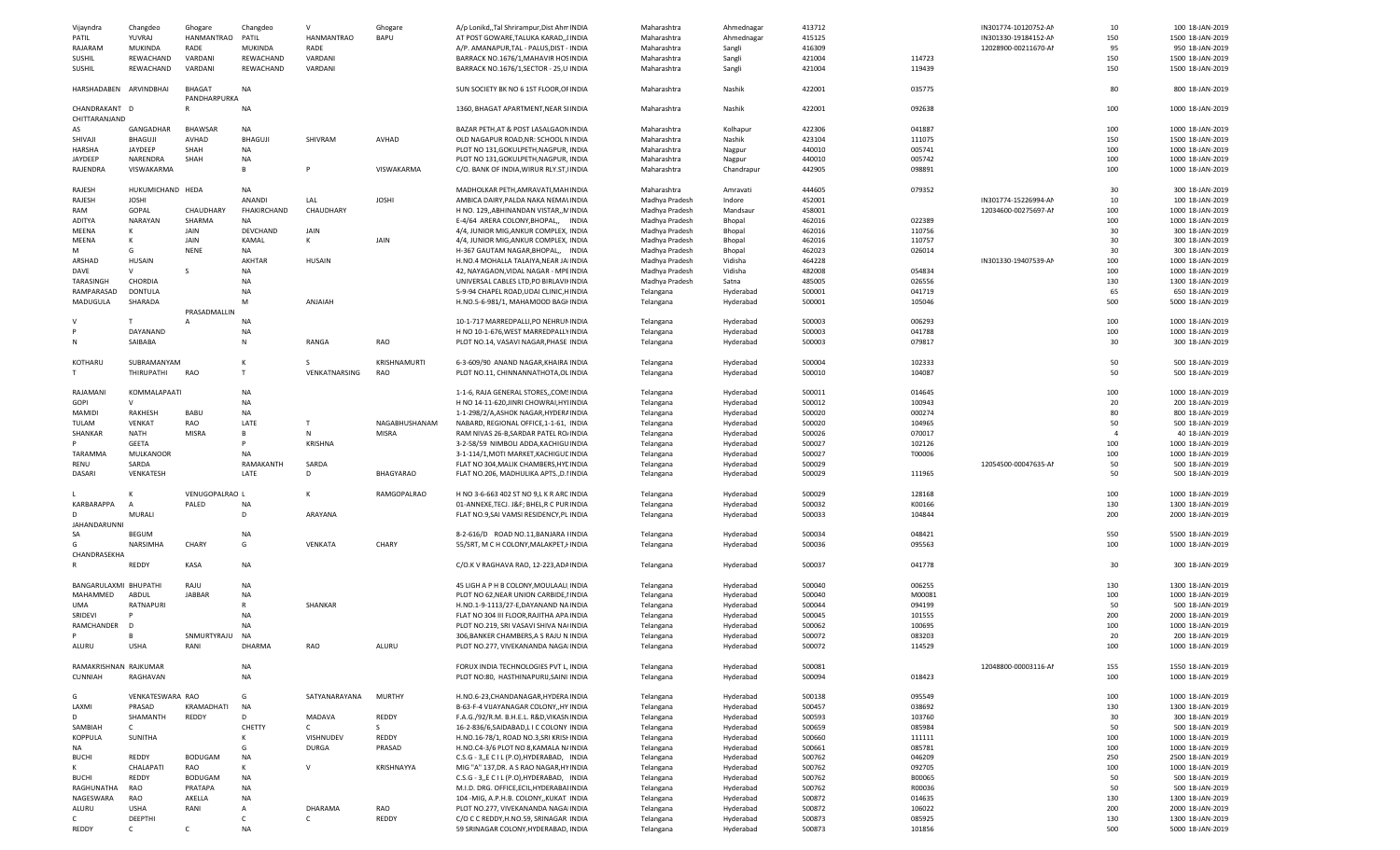|                   |                     |                      | <b>NA</b>      |               |                   |                                          |                |                |        |        |                      |                |                   |
|-------------------|---------------------|----------------------|----------------|---------------|-------------------|------------------------------------------|----------------|----------------|--------|--------|----------------------|----------------|-------------------|
| NIRMALA           | KALIDINDI           |                      |                |               |                   | PLOT NO 126, SIDHARTHA NAGAR, B/ INDIA   | Telangana      | Hyderabad      | 500890 | N00097 |                      | 200            | 2000 18-JAN-2019  |
| VELPURI           | RAVINDER            |                      | NA             |               |                   | 12-1-36/1A, MOINPURA, , SIDDIPET INDIA   | Telangana      | Medak          | 502103 |        | 12030700-00125187-AI | 50             | 500 18-JAN-2019   |
|                   | NARASIMHA           | RAO                  | B              | RANGANAYAKULU |                   | 1-4-216/3, BODHAN, NIZAMABAD, NI. INDIA  | Telangana      | Nizamabad      | 503185 |        | 12054500-00114245-AI | 200            | 2000 18-JAN-2019  |
|                   |                     |                      |                |               |                   |                                          |                |                |        |        |                      |                |                   |
| PIPPERA           | SRINIVAS            |                      | NA             |               |                   | SRINIVAS KIRANAM, NEAR MAZID, PINDIA     | Telangana      | Nizamabad      | 503225 | 110544 |                      | 100            | 1000 18-JAN-2019  |
| RAJESWAR          | RAO                 | NEELAM               | NEELAM         | RAMULU        |                   | HNO NC11, POWER HOUSE COLONY INDIA       | Telangana      | Karimnagar     | 505209 |        | 13041400-02851111-AM | 81             | 810 18-JAN-2019   |
| PREMALATHA        | <b>REVURI</b>       |                      |                | VENKAT        | REDDY             | Q.NO. T2-264, PO: GODAVARI 8 INCL INDIA  | Telangana      | Karimnagar     | 505211 | 116406 |                      | 200            | 2000 18-JAN-2019  |
|                   |                     |                      |                |               |                   |                                          |                |                |        |        |                      |                |                   |
| RAJAIAH           | VADLURI             |                      | $\vee$         | DHANAIAH      |                   | QR.NO.B4/168 PTS. NIPL RSTPS, PO: INDIA  | Telangana      | Karimnagar     | 505215 | 113789 |                      | 100            | 1000 18-JAN-2019  |
|                   |                     |                      |                |               |                   |                                          |                |                |        |        |                      |                |                   |
| SREE              | LAKSHMI             | SAKUNTALAKAJA RAMESH |                | BABU          |                   | C-85, HWP(M) COLONY POST, ASWA INDIA     | Telangana      | Khammam        | 507116 | 106525 |                      | 250            | 2500 18-JAN-2019  |
|                   |                     | UPPALAPATI           | KRISHNAM       | RAJU          | <b>UPPALAPATI</b> |                                          |                |                |        |        | 13041400-01921673-AI | -5             | 50 18-JAN-2019    |
| SIVARAMA          | RAJU                |                      |                |               |                   | H NO 7 1 279 2 ADARSA NAGAR S, B/ INDIA  | Telangana      | Khammam        | 507117 |        |                      |                |                   |
| RAMAKRISHNA       |                     |                      |                |               |                   |                                          |                |                |        |        |                      |                |                   |
| AН                | KALVAKOLANU         |                      | NA             |               |                   | CHERUVUMADHAVARAM POST, KHA INDIA        | Telangana      | Khammam        | 507169 | R00103 |                      | 50             | 500 18-JAN-2019   |
|                   |                     |                      |                |               |                   |                                          |                |                |        |        |                      |                |                   |
| SESHAPHANI        | SOMA                |                      | NA             |               |                   | TELEPHONE EXCHANGE, NALGONDA INDIA       | Telangana      | Nalgonda       | 508001 | 045641 |                      | 20             | 200 18-JAN-2019   |
| DHANANJAYA        |                     | GANDURI              | NA             |               |                   | H NO 7-59, MAIN ROAD, CHITYALA, N. INDIA | Telangana      | Nalgonda       | 508114 |        | IN302863-10224025-AM | 100            | 1000 18-JAN-2019  |
|                   |                     |                      | RAMACHANDRARA  |               |                   |                                          |                |                |        |        |                      |                |                   |
|                   |                     |                      |                |               |                   |                                          |                |                |        |        |                      |                |                   |
| DANDU             | SUBBARAJU           |                      | JU             | DANDU         |                   | E2 15 C/O NCL INDUSTRIES LTD, MA1 INDIA  | Telangana      | Nalgonda       | 508204 |        | 12033200-00774781-AI | $\mathbf{1}$   | 10 18-JAN-2019    |
| VARAGANI          | KANAKAIAH           |                      | NA             |               |                   | SRINIVASA FERTILIZERS&GENERAL N INDIA    | Telangana      | Nalgonda       | 508204 | 000347 |                      | 750            | 7500 18-JAN-2019  |
| BH                | KALAVATHI           |                      | BH             | SURYANARAYANA | RAJU              | C/O NCL INDUSTRIES LTD, QRTR NO: INDIA   |                |                | 508204 | 126963 |                      | 1              | 10 18-JAN-2019    |
|                   |                     |                      |                |               |                   |                                          | Telangana      | Nalgonda       |        |        |                      |                |                   |
|                   | SURYANARAYAN        |                      |                |               |                   |                                          |                |                |        |        |                      |                |                   |
| <b>BH</b>         | A                   | RAJU                 | VENKATA        | NARASIMHA     | RAJU              | C/O NCL INDUSTRIES, QRTR NO:E-I/1 INDIA  | Telangana      | Nalgonda       | 508204 | 126964 |                      | 1              | 10 18-JAN-2019    |
|                   |                     |                      |                |               |                   |                                          |                |                |        |        |                      |                |                   |
| KUMARA            | SWAMY               | NAMANI               | NA             |               |                   | BUSINESSMAN, HUZURNAGAR, NALC INDIA      | Telangana      | Nalgonda       | 508204 | K00143 |                      | 50             | 500 18-JAN-2019   |
| LAXMAIAH          | KALAM               |                      | NA             |               |                   | CHAINMAN, TAHASIL OFFICE, HUZUR INDIA    | Telangana      | Nalgonda       | 508204 | L00032 |                      | 50             | 500 18-JAN-2019   |
| VEERA             | REDDY               | DEVARAPALLY          | <b>NA</b>      |               |                   | PRINCIPAL, K R R COLLEGE, KODAD PI INDIA |                |                | 508206 | 045628 |                      | 200            | 2000 18-JAN-2019  |
|                   |                     |                      |                |               |                   |                                          | Telangana      | Nalgonda       |        |        |                      |                |                   |
| <b>GUDIBANDLA</b> | JAYA                |                      | PRABHAKAF      | RAO           |                   | H.NO.3-208/1/C, NAYA NAGAR, KOD/ INDIA   | Telangana      | Nalgonda       | 508206 | 123462 |                      | 60             | 600 18-JAN-2019   |
| ANATHA            | LAXMI               | SANNY                | NA             |               |                   | W/O PANDURANGA RAO SANNY, KC INDIA       | Telangana      | Nalgonda       | 508206 | A00042 |                      | 75             | 750 18-JAN-2019   |
|                   |                     |                      |                |               |                   |                                          |                |                |        |        |                      |                |                   |
| VEERA             | REDDY               | DEVARAPALLY          | <b>NA</b>      |               |                   | PRINCIPAL, K R R COLLEGE, KODAD PI INDIA | Telangana      | Nalgonda       | 508206 | V00041 |                      | 100            | 1000 18-JAN-2019  |
| TEDLA             | <b>JANAKI</b>       |                      | <b>MADAIAH</b> | <b>IMMADI</b> |                   | H NO 14/1670, SHANTI NAGAR, , MIR' INDIA | Telangana      | Nalgonda       | 508207 |        | 12033200-02691856-AM | -5             | 50 18-JAN-2019    |
|                   |                     |                      |                |               |                   |                                          |                |                |        |        |                      |                |                   |
| JAWAHARLAL        | CHILUKURI           |                      | NA             |               |                   | H.NO.17-213, NR: WATER TANK, DEV. INDIA  | Telangana      | Nalgonda       | 508248 | 113414 |                      | 100            | 1000 18-JAN-2019  |
|                   | SIVANAGESHWA        |                      |                |               |                   |                                          |                |                |        |        |                      |                |                   |
|                   |                     | RAO                  | LATE           | P             | VENKATASUBBARAO   | H NO:-4-53/6, RANGAPUR(VI), NAND INDIA   | Telangana      | Mahbubnagar    | 509228 |        | 12030700-00136431-AM | $\overline{7}$ | 70 18-JAN-2019    |
|                   |                     |                      |                |               |                   |                                          |                |                |        |        |                      |                |                   |
| GADDAMVENK/       |                     |                      |                |               |                   |                                          |                |                |        |        |                      |                |                   |
| TA                | RAVEENDRA           | REDDY                | GADDAM         | VENKATARAMUDU |                   | 6/686E, VENKATARAO NAGAR, RAMININDIA     | Andhra Pradesh | Anantapur      | 515001 |        | 12030700-00262828-AI | 50             | 500 18-JAN-2019   |
|                   |                     |                      |                |               |                   |                                          |                |                |        |        |                      |                |                   |
| POLEPALLI         | ASHOK               | <b>KUMAR</b>         | P              | ANANDA        | SETTY             | D NO 8-3-373(2), MAIN BAZAR, RAYA INDIA  | Andhra Pradesh | Anantapur      | 515865 |        | IN300669-10170517-AM | 100            | 1000 18-JAN-2019  |
| POLEPALLI         | RAGHUNATH           | BABU                 | P              | R             | THIPPESWAMY       | 9-2-292,LAKSHMI BAZAAR,RAYADUI INDIA     | Andhra Pradesh | Anantapur      | 515865 |        | IN300669-10172176-AM | 200            | 2000 18-JAN-2019  |
|                   |                     |                      |                | SWAMY         |                   | 22-274 IST FLOOR, LAWYERS COLON INDIA    | Andhra Pradesh |                |        |        |                      |                |                   |
| BALAJI            | CHENNUPATI          |                      | NARAYANA       |               |                   |                                          |                | Chittoor       | 517001 |        | IN302148-10504623-AM | 100            | 1000 18-JAN-2019  |
| VELIVELA          | RAMA                | KRISHNA              | VELIVELA       | RANGA         | RAO               | H NO 18-8-49/A, MADHURANAGAR, INDIA      | Andhra Pradesh | Chittoor       | 517501 | 126904 |                      | 1              | 10 18-JAN-2019    |
| VELIVELA          | <b>REVATHI</b>      |                      | VELIVELA       | RAMAKRISHNA   |                   | H NO 18-8-49/A1, MADHRA NAGAR, INDIA     | Andhra Pradesh | Chittoor       | 517501 | 126905 |                      | 1              | 10 18-JAN-2019    |
|                   |                     |                      |                |               |                   |                                          |                |                |        |        |                      |                |                   |
| SANKARA           | REDDY               | PAIDA                | NA             |               |                   | PANNUR, CHITTOOR DIST,<br><b>INDIA</b>   | Andhra Pradesh | Chittoor       | 517586 | 001248 |                      | 100            | 1000 18-JAN-2019  |
|                   |                     |                      |                |               |                   |                                          |                |                |        |        |                      |                |                   |
| BALAJI            | CHANDRA             | SEKHARALAPATI NA     |                |               |                   | H NO 11-63-59, BRAHMIN STREET, VI. INDIA | Andhra Pradesh | Krishna        | 520001 | 026121 |                      | 130            | 1300 18-JAN-2019  |
|                   |                     |                      |                |               |                   |                                          |                |                |        |        |                      |                |                   |
| KARUMURI          | LAKSHMI             | SAROJINI             | LATE           | KARUMURI      | KUSUMAHARANATH    | C/o K R V S KRISHNA MURTHY, MAN INDIA    | Andhra Pradesh | Krishna        | 520002 |        | IN300394-13248515-AM | 180            | 1800 18-JAN-2019  |
| SIVA              | BRAHMAYYA           | LAKKAMSETTI          | NA             |               |                   | L SIVA BRAHMAYYA, POLICE QUARTE INDIA    | Andhra Pradesh | Krishna        | 520011 | 018394 |                      | 130            | 1300 18-JAN-2019  |
|                   |                     |                      |                |               |                   |                                          |                |                |        |        |                      |                |                   |
|                   |                     | RAMAMOHANA           |                |               |                   |                                          |                |                |        |        |                      |                |                   |
|                   |                     |                      |                |               |                   |                                          |                |                | 520011 |        |                      |                |                   |
|                   |                     |                      |                |               |                   |                                          |                |                |        |        |                      |                |                   |
| VENKATA           | SITA                | RJA                  | NA             |               |                   | C/O ARJA KUTUMBA RAO, 23-19-2, C INDIA   | Andhra Pradesh | Krishna        |        | 045891 |                      | 100            | 1000 18-JAN-2019  |
| ANANDA            | VALLI               | KOTA                 | <b>NA</b>      |               |                   | D/O KOTA VENKATA RAO, KOJJILLIPE INDIA   | Andhra Pradesh | Krishna        | 521001 | 025853 |                      | 130            | 1300 18-JAN-2019  |
| MURALI            | DHARA               | RAOJAMPALA           | NAGESWARA      |               |                   | H NO 5-49, MAIN VILLAGE, RAYANAP. INDIA  |                |                |        |        |                      |                |                   |
|                   |                     |                      |                | RAO           | JAMPALA           |                                          | Andhra Pradesh | Krishna        | 521241 |        | IN300378-10217070-AM | 100            | 1000 18-JAN-2019  |
| THONDEPU          | BALARAMA            | KRISHNA              | NA             |               |                   | AMARAVATHI POST, GUNTUR DIST A INDIA     | Andhra Pradesh | Guntur         | 522020 | 045843 |                      | 50             | 500 18-JAN-2019   |
| SUREDDI           | GANDHI              |                      | NA             |               |                   | SIDDARTHA NURSING HOME BUILD INDIA       | Andhra Pradesh | Guntur         | 522020 | 045867 |                      | 150            | 1500 18-JAN-2019  |
|                   |                     |                      |                |               |                   |                                          |                |                |        |        |                      |                |                   |
| SUREDDI           | <b>GANDHI</b>       |                      | VENKATESWAR    | ARAO          |                   | LECTURER, AMARAVATHI, GUNTUR E INDIA     | Andhra Pradesh | Guntur         | 522020 | 114199 |                      | 50             | 500 18-JAN-2019   |
| SUREDDI           | <b>GANDHI</b>       |                      | VENKATESWARA   | RAO           |                   | RETIRED PRINCIPAL, AMARAVATHI P INDIA    | Andhra Pradesh | Guntur         | 522020 | 127558 |                      | 455            | 4550 18-JAN-2019  |
|                   |                     |                      |                |               |                   |                                          |                |                |        |        |                      |                |                   |
| NA                |                     |                      | AMAR           | CHAND         |                   | KAILASH NATH BUILDINGS, GANGAN INDIA     | Andhra Pradesh | Guntur         | 522201 |        | IN300394-10960479-AM | 260            | 2600 18-JAN-2019  |
| KAVURI            | SRINIVASA           | RAO                  | JANARDHANA     | RAO           |                   | D NO 7 2 11 BHAVANAMVARI STREE INDIA     | Andhra Pradesh | Guntur         | 522201 |        | IN301022-20359329-AM | 700            | 7000 18-JAN-2019  |
| VARALAKSHMI       |                     |                      | $\vee$         | $\mathsf{v}$  | KDURGARAO         | 2-10-1, SANKAVARI STREET, NEAR G( INDIA  | Andhra Pradesh | Guntur         | 522201 | 117809 |                      | 50             | 500 18-JAN-2019   |
|                   |                     |                      |                |               |                   |                                          |                |                |        |        |                      |                |                   |
| TIRUMALA          | RAO                 | MUNAGALA             | NA             |               |                   | MUNAGALA TIRUNALA RAO, POSTAL INDIA      | Andhra Pradesh | Guntur         | 522265 | 026170 |                      | 75             | 750 18-JAN-2019   |
| KALLEPALI         | VENKATA             | RAJU                 | KOTAM          | RAJU          |                   | S/O KOTAM RAJU, PITTALAVANI PAL INDIA    | Andhra Pradesh | Guntur         | 522311 | 075127 |                      | 200            | 2000 18-JAN-2019  |
|                   |                     |                      |                |               |                   |                                          |                |                |        |        |                      |                |                   |
|                   |                     |                      |                |               |                   |                                          |                |                |        |        |                      |                |                   |
| BOGGAVARAPU       | <b>GURAVAIAH</b>    |                      | B              | VENKATESWARLU |                   | POST: DODLERU, MANDAL: KROSUR, INDIA     | Andhra Pradesh | Guntur         | 522410 | 091329 |                      | 200            | 2000 18-JAN-2019  |
| CHINA             | KOTAIAH             | KANAKANTI            | NA             |               |                   | SLAB MERCHANT,, MACHERLA, GUNT INDIA     | Andhra Pradesh | Guntur         | 522426 | C00041 |                      | 1000           | 10000 18-JAN-2019 |
|                   |                     |                      |                |               |                   |                                          |                |                |        |        |                      |                |                   |
|                   | VEERANJANEYUL       |                      |                |               |                   |                                          |                |                |        |        |                      |                |                   |
| MUNDRU            | $\mathbf{U}$        |                      | NA             |               |                   | C/O. SESHAIAH, YELLAMANDA, GUNT INDIA    | Andhra Pradesh | Guntur         | 522605 | 092072 |                      | 100            | 1000 18-JAN-2019  |
| ALAPATHI          | CHAYA               | BHASKARRAO           | CHINA          | BASAVAIAH     |                   | SANTHI FANCY STORES, MAIN ROAD, INDIA    | Andhra Pradesh | Prakasam       | 523155 |        | IN302324-10348816-AM | 10             | 100 18-JAN-2019   |
|                   |                     |                      |                |               |                   |                                          |                |                |        |        |                      |                |                   |
|                   |                     |                      |                |               |                   |                                          |                |                |        |        |                      |                |                   |
| A                 | V                   | ARUNAKUMARI RAJENDRA |                | PRASAD        |                   | D.NO.24-79, OPP: LAKSHMI THEATRE INDIA   | Andhra Pradesh | Prakasam       | 523155 | 116450 |                      | 30             | 300 18-JAN-2019   |
|                   |                     |                      |                |               |                   |                                          |                |                |        |        |                      |                |                   |
|                   | VENKATESWARL        |                      |                |               |                   |                                          |                |                |        |        |                      |                |                   |
| SANKA             | U                   |                      | NA             |               |                   | JOGGERY MARCHENT, ADDANKI, PRA INDIA     | Andhra Pradesh | Prakasam       | 523201 | 080493 |                      | 50             | 500 18-JAN-2019   |
| <b>BHARAT</b>     |                     |                      |                |               |                   |                                          |                |                |        |        |                      |                |                   |
|                   | M                   | SHAH                 | NA             |               |                   | 14-57 MANDAPALA STREET, NERROR INDIA     | Andhra Pradesh | Nellore        | 524001 | 061529 |                      | 30             | 300 18-JAN-2019   |
|                   | NEELIMA             |                      | P              | $\vee$        | RAJESWARARAO      | 30-949,LAKSHMI NAGAR, BALAJI NA INDIA    | Andhra Pradesh | Nellore        | 524002 | 107872 |                      | 100            | 1000 18-JAN-2019  |
| <b>CHITTURI</b>   | KRISHNA             | CHAITANYA            | <b>NA</b>      |               |                   | C/O P V RAO, R.D.O, SYNDICATE BAI INDIA  | Andhra Pradesh | Nellore        | 524304 | 048287 |                      | 100            | 1000 18-JAN-2019  |
|                   |                     |                      |                |               |                   |                                          |                |                |        |        |                      |                |                   |
| N                 | NAGESWARA           | RAO                  | LATE           | $\mathsf{N}$  | APPALASWAMY       | C/O.P.V.VENKATA RAO, D.NO.21-2-3 INDIA   | Andhra Pradesh | Vishakhapatnam | 530001 | 114087 |                      | 50             | 500 18-JAN-2019   |
| LAKSHMI           | GANDEPALLI          |                      | NA             |               |                   | H NO 31-21-40 VENKATESWARAME INDIA       | Andhra Pradesh | Vishakhapatnam | 530004 | 048545 |                      | 30             | 300 18-JAN-2019   |
|                   |                     |                      |                |               |                   |                                          |                |                |        |        |                      |                |                   |
|                   | SRINIVASA           | RAO                  | NA             |               |                   | 50-43-6 P & T COLONY, VISAKAPATN. INDIA  | Andhra Pradesh | Vishakhapatnam | 530013 | 078953 |                      | 30             | 300 18-JAN-2019   |
| PODUGU            | ARUNA               | SRI                  | P              | NAGESWARA     | RAO               | 302 B, SECTOR - 7, UKKUNAGARAM, INDIA    | Andhra Pradesh | Vishakhapatnam | 530032 | 104478 |                      | 100            | 1000 18-JAN-2019  |
|                   |                     |                      |                |               |                   |                                          |                |                |        |        |                      |                |                   |
|                   | BHAGYALAKSHM        |                      |                |               |                   |                                          |                |                |        |        |                      |                |                   |
| PONNURU           |                     |                      | P              | SIVA          | SANKARARAO        | NARASIMHA NILAYAM, ASHRAM STI INDIA      | Andhra Pradesh | East Godavari  | 533101 | 115877 |                      | 200            | 2000 18-JAN-2019  |
| <b>CHITTURI</b>   | RAJA                | RAJESWARI            | VIVEKANANDA    | SWAMY         |                   | QTR NO D3/4, APP MILLS COLONY, RJ INDIA  | Andhra Pradesh | East Godavari  | 533105 |        | IN301022-20168253-AM | 160            | 1600 18-JAN-2019  |
|                   |                     |                      |                |               |                   |                                          |                |                |        |        |                      |                |                   |
| SURYA             | PRAKASARAO          | TAMMANA              | <b>NA</b>      |               |                   | D NO 2/129, MURAMANDA, E G DIST, INDIA   | Andhra Pradesh | East Godavari  | 533133 | 051712 |                      | 30             | 300 18-JAN-2019   |
|                   |                     |                      |                |               |                   |                                          |                |                |        |        |                      |                |                   |
| SURYA             | PRAKASA             | RAOTAMMANA NA        |                |               |                   | D NO 2/129, MURAMANDA, E G DIST, INDIA   | Andhra Pradesh | East Godavari  | 533133 | 053431 |                      | 15             | 150 18-JAN-2019   |
|                   |                     |                      |                |               |                   |                                          |                |                |        |        |                      |                |                   |
| VASIREDDI         | SUBRAMANYES<br>WARA | RAO                  | NARASIMHA      | MURTHY        |                   | C/O CH V V S N MURTHY (FINANCE), INDIA   | Andhra Pradesh | East Godavari  | 533201 | 085160 |                      | 40             | 400 18-JAN-2019   |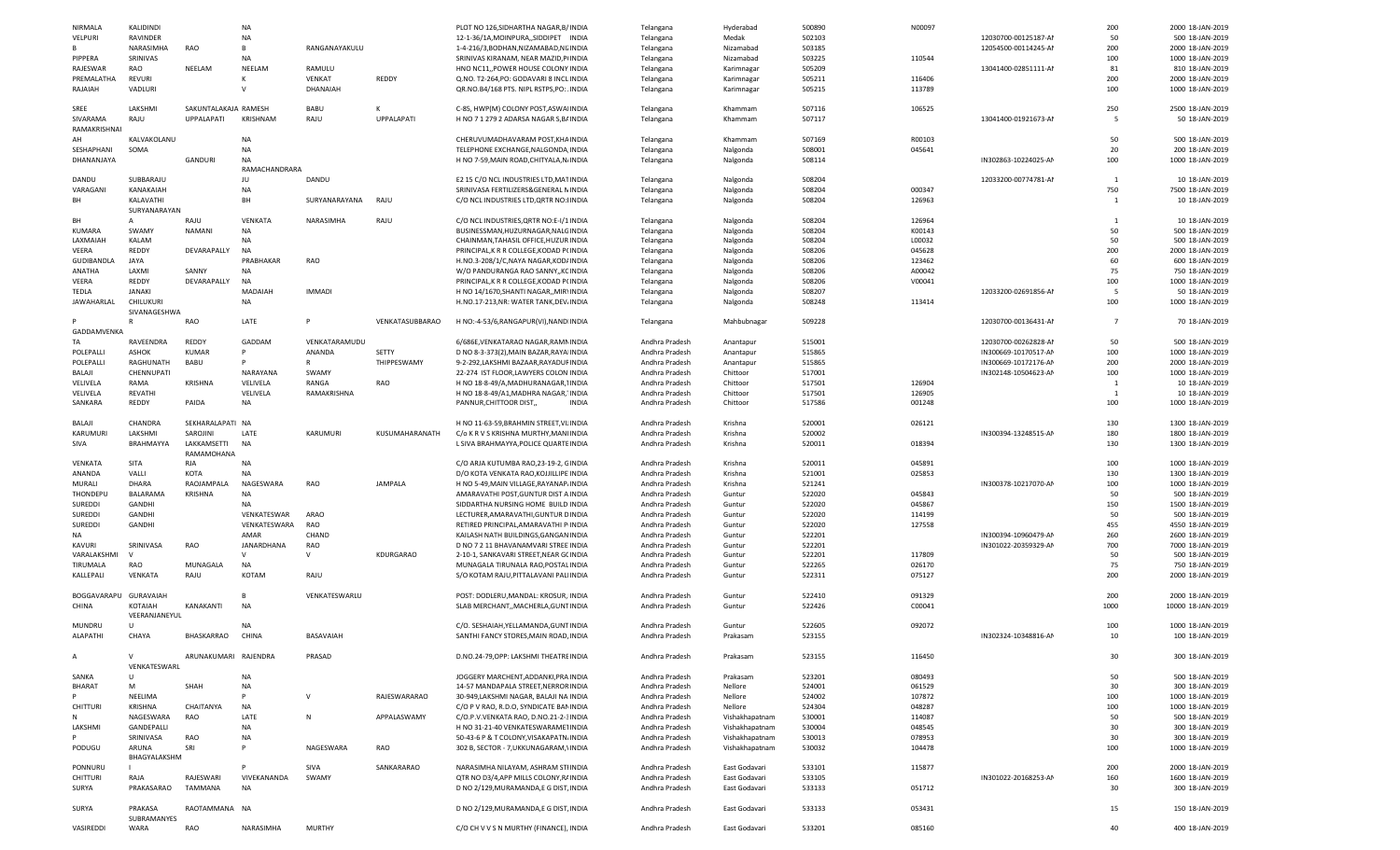|                 | SUBRAMANYES    |                |                    |                |              |                                           |                |                        |        |        |                      |      |                   |
|-----------------|----------------|----------------|--------------------|----------------|--------------|-------------------------------------------|----------------|------------------------|--------|--------|----------------------|------|-------------------|
|                 | WARA           | RAO            | <b>NA</b>          |                |              | C/O.CH V V S N MURTHY FINANCE, N INDIA    | Andhra Pradesh | East Godavari          | 533201 | 086981 |                      | 20   | 200 18-JAN-2019   |
| SATYAVATHI      | CHAMARTHY      |                | <b>NA</b>          |                |              | W/O KRISHNAMURTHY."SESHMAHA INDIA         | Andhra Pradesh | East Godavari          | 533203 | S00100 |                      | 60   | 600 18-JAN-2019   |
| VISALAKSHI      | <b>NISTALA</b> |                | <b>NA</b>          |                |              | W/O SRI N RAMA DAS, LECTURER, BI INDIA    | Andhra Pradesh | East Godavari          | 533203 | V00196 |                      | 50   | 500 18-JAN-2019   |
| $\mathsf{C}$    | v              | SRINIVASRAO    | C                  | v              | TIRUPATIRAO  | 25-15-24/5 MANIKYANIVAS, BEHIND INDIA     | Andhra Pradesh | West Godavari          | 534006 | 129467 |                      | 100  | 1000 18-JAN-2019  |
| <b>KOVVURI</b>  | MOSHE          | REDDY          | <b>KOVVURI</b>     | VENKATA        | REDDY        | D NO 1-43, NEGGIPUDI PENUMANTF INDIA      | Andhra Pradesh | West Godavari          | 534122 |        | 12044700-01262829-AM | 89   | 890 18-JAN-2019   |
| CH              | $\vee$         | RATNAM         | KALKI              | MURTHY         |              | S/O.KALKI MURTHY, STATION ROAD, INDIA     | Andhra Pradesh | East Godavari          | 534199 | 110543 |                      | 100  | 1000 18-JAN-2019  |
| CHITTURI        | AKKAYAMMA      |                | <b>NA</b>          |                |              | 6-11, OLD TOWN, KARNALAVARI VEE INDIA     | Andhra Pradesh | West Godavari          | 534211 | 048288 |                      | 100  | 1000 18-JAN-2019  |
|                 |                | SUBBARAJUVEG   |                    |                |              |                                           |                |                        |        |        |                      |      |                   |
| VENKATA         | SATYA          | ESNA           | SURYANARAYANA RAJU |                |              | Z P H SCHOOL, VENDRA PALAKODER INDIA      | Andhra Pradesh | West Godavari          | 534231 | 075098 |                      | 100  | 1000 18-JAN-2019  |
| <b>GUNUPUTI</b> | ADINARAYANA    | RAO            | BRAHMAYYA          | G              | CH           | KANNAPURAM POST, KOYYALAGUDI INDIA        | Andhra Pradesh | West Godavari          | 534311 |        | IN300441-10594535-AM | 100  | 1000 18-JAN-2019  |
| JALLI           | PALLI          | ADINARAYANA    | SARVESWARA         | RAO            |              | JALLI PALLI ADI NARAYANA, VENKAT INDIA    | Andhra Pradesh | West Godavari          | 534460 | 081539 |                      | 10   | 100 18-JAN-2019   |
| NA              |                |                | <b>NA</b>          |                |              | C/O GANAPATHY INVESTMENTS,, GR INDIA      |                |                        | 560001 | 059688 |                      | 100  | 1000 18-JAN-2019  |
|                 |                |                |                    |                |              |                                           | Karnataka      | <b>Bangalore Urban</b> |        |        |                      |      |                   |
| к               | A              | <b>MANOHAR</b> | K                  | N              | ANNAIAHSETTY | 32 4 1ST FLOOR R R MARKET, KAMP INDIA     | Karnataka      | <b>Bangalore Urban</b> | 560002 | 078126 |                      | 200  | 2000 18-JAN-2019  |
| SRINIVASA       | <b>RAO</b>     |                | M                  |                | NARAYANABHAT | H.NO.1264/4, UPSTAIRS, 4TH MAIN, INDIA    | Karnataka      | <b>Bangalore Urban</b> | 560010 | 097504 |                      | 100  | 1000 18-JAN-2019  |
| SUSHILA         | c              | ASNANI         | NA                 |                |              | 1/I, ULSOOR ROAD, BANGALORE,, INDIA       | Karnataka      | <b>Bangalore Urban</b> | 560042 | 048721 |                      | 30   | 300 18-JAN-201    |
| SUNITHA         | P              | SHAH           | NA                 |                |              | C/O M/S PRAVIN SILK HOUSE, NO 10 INDIA    | Karnataka      | Bangalore Urban        | 560053 | 026912 |                      | 100  | 1000 18-JAN-2019  |
| SHASHIKANT      | S              | SHAH           | SHANTILAL          | SHAH           |              | 318/6, SRI NANJUNDESWARA COMF INDIA       | Karnataka      | <b>Bangalore Urban</b> | 560053 | 074704 |                      | 115  | 1150 18-JAN-2019  |
| SANTOSH         | <b>KUMAR</b>   | AGARWAL        | B                  |                | AGARWAL      | ALLOY STEEL INDUSTRIES, 42/2, TUN INDIA   | Karnataka      | <b>Bangalore Urban</b> | 560058 | 084421 |                      | 520  | 5200 18-JAN-2019  |
| -S              | VIJAYA         | <b>KUMAR</b>   | A                  | M              | SRINIVASARAO | NO 112 1ST CROSS, SARVABHOUMA INDIA       | Karnataka      | <b>Bangalore Urban</b> | 560061 | 128493 |                      | 10   | 100 18-JAN-2019   |
| ARTHI           | B              | RAO            | A                  | <b>BHASKAR</b> | RAO          | 118 GARDEN VILLA NAGARABHAVI F INDIA      | Karnataka      | <b>Bangalore Urban</b> | 560072 |        | IN302148-10173400-AM | 200  | 2000 18-JAN-2019  |
| RAMESH          | <b>KUMAR</b>   |                | NA                 |                |              | NO.658 30TH MAIN 14TH CROSS, I FINDIA     | Karnataka      | <b>Bangalore Urban</b> | 560078 | 059465 |                      | 30   | 300 18-JAN-2019   |
| <b>NA</b>       |                |                | <b>NA</b>          |                |              | HALLEUPPARANALLI, GAURIBIPANNI INDIA      | Karnataka      | Kolar                  | 561210 | 116164 |                      | 100  | 1000 18-JAN-2019  |
| к               | VASADEVA       | SHETTY         | P                  | SUBBAYA        | SHETTY       | 166 IHIGEGUD NEW LAGOUT, INDIRI INDIA     | Karnataka      |                        | 570010 | 078557 |                      | 65   | 650 18-JAN-2019   |
|                 |                |                |                    |                |              |                                           |                | Mysore                 |        |        |                      | 65   |                   |
|                 | VASUDEVA       | SHETTY         |                    | SUBBAYYA       | SHETTY       | 166 ITTI GEGUD NEW LAYOUT, INDIR INDIA    | Karnataka      | Mysore                 | 570010 | 078560 |                      |      | 650 18-JAN-2019   |
| G               | SUNANDA        | PRABHU         | PUNDALIK           | PRABHU         | G            | HEMANT TRADING CO, NELLIKAI ROJ INDIA     | Karnataka      | Dakshina Kannada       | 575001 | 071783 |                      | 100  | 1000 18-JAN-2019  |
|                 |                |                |                    |                |              |                                           |                |                        |        |        |                      |      |                   |
| BASAVANNA       | M              | G              | MAHESHWARAPPA N    |                | G            | SRI BASAVESHWARA TRADERS, SOW INDIA       | Karnataka      | Shimoga                | 577201 |        | 12010600-00682743-AM | 100  | 1000 18-JAN-2019  |
| BHARAMAPPA      |                | ANKALI         | HANAMAPPA          | ANKALI         |              | VISHWANATH NILAYA, JAINAGAR, DI INDIA     | Karnataka      | Dharwad                | 580001 | 091529 |                      | 100  | 1000 18-JAN-2019  |
| RAMA            | <b>BHAT</b>    |                | S                  | SEETHARAMA     | BHAT         | SYNDICATE BANK, CURRENCY CHEST INDIA      | Karnataka      | Dharwad                | 580028 | 090846 |                      | 200  | 2000 18-JAN-2019  |
| SATYANARAYAN    |                |                |                    |                |              |                                           |                |                        |        |        |                      |      |                   |
|                 | VANKADARI      | VENKATA        | <b>NA</b>          |                |              | INDIAN ORERSEAS BANK P.B.NO.45, INDIA     | Karnataka      | Bellary                | 583101 | 014997 |                      | 100  | 1000 18-JAN-2019  |
| RAJENDRA        | PAL            |                | NA                 |                |              | HOUSE NO 7 WARD III, MANNAPPA I INDIA     | Karnataka      | Bellary                | 583101 | 054158 |                      | 100  | 1000 18-JAN-2019  |
| KAMLESH         | SOHANLAL       | JAIN           | <b>NA</b>          |                |              | 1ST FLOOR, HARSHA BUILDING, YOG INDIA     | Karnataka      | Belgaum                | 591307 |        | 12028900-00151472-AM | 1600 | 16000 18-JAN-2019 |
|                 |                |                |                    |                |              |                                           |                |                        |        |        |                      |      |                   |
| <b>KRISHNAN</b> | A              |                | ANANTHARAMAN       | - G            |              | C/O THE BANK OF RAJASTHAN LTD,1 INDIA     | Tamil Nadu     | Chennai                | 600001 | 075423 |                      | 100  | 1000 18-JAN-2019  |
|                 | SELVAM         |                | S                  | RANGA          | RAJU         | C/O. VELIR CHITS (MADRAS) P LTD,1 INDIA   | Tamil Nadu     | Chennai                | 600001 | 095540 |                      | 100  | 1000 18-JAN-2019  |
|                 |                |                |                    |                |              |                                           |                |                        |        |        |                      |      |                   |
| C.              | KADIRESAN      |                | К                  |                | CHIDAMBARAM  | OLD NO.324, NEW NO 20, THAMBU C INDIA     | Tamil Nadu     | Chennai                | 600001 | 122732 |                      | 30   | 300 18-JAN-2019   |
| KETHAN          | G              | VYAS           | G                  |                | VYAS         | M/S.TRIVENI INVESTMENT, 310-A, M INDIA    | Tamil Nadu     | Chennai                | 600003 | 116153 |                      | 200  | 2000 18-JAN-2019  |
|                 |                |                |                    |                |              |                                           |                |                        |        |        |                      |      |                   |
| -S              | VISWANATHAN    |                | $\mathsf{R}$       | SIVARAMA       | SUBBU        | C/O N MOHANDAS,12 MASILAMAN INDIA         | Tamil Nadu     | Chennai                | 600004 | 090820 |                      | 100  | 1000 18-JAN-2019  |
| H               | PRAKASH        | KUMAR          | G                  | HEMRAJ         | SHAH         | 41 KUPPU MATHU MUDALI STREET, INDIA       | Tamil Nadu     | Chennai                | 600005 | 079604 |                      | 50   | 500 18-JAN-2019   |
| -S              | ANANDA         | PADMANABAN V   |                    | SRINIVASA      | RAO          | 20, AYYA PILLAI STREET, TRIPLICANE, INDIA | Tamil Nadu     | Chennai                | 600005 | 112715 |                      | 100  | 1000 18-JAN-2019  |
|                 |                |                |                    |                |              |                                           |                |                        |        |        |                      |      |                   |
| c               | ANNAPOORANI    |                | PL                 | CHELLAPPAN     |              | 7/10, NEELA KANTE MEHTA STREET, INDIA     | Tamil Nadu     | Chennai                | 600017 | 093038 |                      | 100  | 1000 18-JAN-2019  |
| -S              | SRINIVASAN     |                | $\mathsf{R}$       | SUBRAMANIAN    |              | A 7, METRO FLATS, 16, VELLALA STRE INDIA  | Tamil Nadu     | Chennai                | 600024 | 071192 |                      | 30   | 300 18-JAN-2019   |
| NAGAMANI        | SUKUMAR        |                | <b>NA</b>          |                |              | 15, NORTON SECOND LANE, MANDA INDIA       | Tamil Nadu     | Chennai                | 600028 | 042788 |                      | 100  | 1000 18-JAN-2019  |
| -C              | BALA           | CHANDER        | V                  | CHANDRA        | MOULI        | NO.4, UMAPATHY STREET, WEST MA INDIA      | Tamil Nadu     | Chennai                | 600033 | 080524 |                      | 50   | 500 18-JAN-2019   |
| D               | SURENDRA       |                | D                  | NAGENDRA       | RAO          | 42,3RD CROSS ST., M K B NAGAR, MA INDIA   | Tamil Nadu     | Chennai                | 600039 | 073727 |                      | 350  | 3500 18-JAN-2019  |
|                 | MOHAMED        | SHAFFIQ        | <b>NA</b>          |                |              | BLOCK X NO 2, ANNA NAGAR, MADR, INDIA     | Tamil Nadu     | Chennai                | 600040 | 022707 |                      | 130  | 1300 18-JAN-2019  |
| G               | RAJANI         |                | G                  | NARASIMHA      | RAO          | AP 1046 17TH STREET, BELLY AREA, A INDIA  | Tamil Nadu     | Chennai                | 600040 | 078630 |                      | 30   | 300 18-JAN-2019   |
| МK              | PALANIAPPAN    |                | NA                 |                |              | 81/3, ORAGADAM ROAD, DEVI ILLAI INDIA     | Tamil Nadu     | Chennai                | 600053 | 015179 |                      | 30   | 300 18-JAN-2019   |
|                 |                |                |                    |                |              |                                           |                |                        |        |        |                      |      |                   |
|                 | BALASUBRAMA    |                |                    |                |              |                                           |                |                        |        |        |                      |      |                   |
| N               | NIAN           |                | <b>NA</b>          |                |              | 426 B GNANAMURTHY NAGAR, AM INDIA         | Tamil Nadu     | Chennai                | 600053 | 099895 |                      | 50   | 500 18-JAN-2019   |
| -S              | DHARMARAJ      |                | V                  | SUBRAMANIAN    |              | 244/1, TRUNK ROAD, POONAMALLE, (INDIA     | Tamil Nadu     | Chennai                | 600056 | 126781 |                      | -1   | 10 18-JAN-2019    |
| MEENA           | CHANDAK        |                | <b>NA</b>          |                |              | C/O M K CHANDAK & ASSOCIATES, 3 INDIA     | Tamil Nadu     | Chennai                | 600079 | 028993 |                      | 30   | 300 18-JAN-2019   |
| -S              | <b>KRISHNA</b> | <b>MOORTHY</b> | SANKARACHARI       | M              |              | 1ST FLOOR, 159 MINT STREET, MADF INDIA    | Tamil Nadu     | Chennai                | 600079 | 091130 |                      | 50   | 500 18-JAN-2019   |
| VISALAKSHI      | <b>RM</b>      |                | NA                 |                |              | C/O.C.SELVARAJ, C-357, IIND STREET INDIA  | Tamil Nadu     | Chennai                | 600082 | 051751 |                      | 50   | 500 18-JAN-2019   |
|                 | SARASWATHI     |                | S                  | RAJAGOPAL      |              | 123, S.R.P.COLONY,, PERIYAR NAGAF INDIA   | Tamil Nadu     | Chennai                | 600082 | 065455 |                      | 30   | 300 18-JAN-2019   |
| AR              | SARASWATHI     |                | <b>RM</b>          | -S             | ARUNACHALAM  | NO.84/1 SARVANA PERUMAL STREE INDIA       | Tamil Nadu     | Chennai                | 600084 | 091125 |                      | 100  | 1000 18-JAN-2019  |
| G               | RAJESH         | KUMAR          | U                  | GHEWAR         | CHANDJAIN    | NO.68, DR. ALAGAPPA ROAD, MADRA INDIA     | Tamil Nadu     | Chennai                | 600084 | 114859 |                      | 60   | 600 18-JAN-2019   |
| м               | SUBBU          |                |                    | MUTHU          |              | NO.35, MADOX STREET, FIRST FLOOF INDIA    | Tamil Nadu     | Chennai                | 600112 | 118189 |                      | 50   | 500 18-JAN-2019   |
|                 |                | VENKATACHALIA  |                    |                |              |                                           |                |                        |        |        |                      |      |                   |
| $\mathsf{v}$    | S              | н              | <b>NA</b>          |                |              | SR PA, ROOM NO 429/GSB, IGCAR, K/ INDIA   | Tamil Nadu     | Thiruvallur            | 603102 | 069096 |                      | 30   | 300 18-JAN-2019   |
| T               | DJEABALU       |                | <b>NA</b>          |                |              | NO.31 CHURCH STREET, VILLIANOOI INDIA     | Pondicherry    | <b>NA</b>              | 605010 | 094624 |                      | 200  | 2000 18-JAN-2019  |
| $\mathsf{K}$    |                | NARAYANAN      | NA                 |                |              | NO 64 A 1, THENMATHUR VILLAGE, , 1 INDIA  | Tamil Nadu     | Vellore                | 606603 |        | IN301080-22215836-AM | 50   | 500 18-JAN-2019   |
|                 |                |                |                    |                |              |                                           |                |                        |        |        |                      |      |                   |
| $\mathsf{R}$    | VAIDYANATHAN   |                | $\mathsf{V}$       | S.             | RANGANATHAN  | 84, SOUTH CAR STREET, CHIDAMBAF INDIA     | Tamil Nadu     | Cuddalore              | 608001 | 092241 |                      | 100  | 1000 18-JAN-2019  |
|                 |                |                |                    |                |              |                                           |                |                        |        |        |                      |      |                   |
|                 |                |                | F                  |                |              |                                           |                |                        |        |        |                      |      | 1000 18-JAN-2019  |
| $\mathsf{R}$    | DHANASEKARAN   |                |                    | RAMALINGAM     |              | C C C QUARRY, ALAMBADI MINES P( INDIA     | Tamil Nadu     | Dindigul               | 624620 | 090616 |                      | 100  |                   |
| <sub>S</sub>    | GANESAN        |                | N                  | SENGOTTAIYAN   |              | L.G.BALAKRISHNAN AND BROS. LTD. INDIA     | Tamil Nadu     | Dindigul               | 624620 | 111900 |                      | 50   | 500 18-JAN-2019   |
| NA              |                |                | Α                  | BASKARAN       |              | 171-SOUTH MASI STREET, MADURAI INDIA      | Tamil Nadu     | Madurai                | 625001 | 081740 |                      | 15   | 150 18-JAN-2019   |
| R               | KAMESWARI      |                | NA                 |                |              | D NO., 3/394, RAJA PANDIAN STREET INDIA   | Tamil Nadu     | Madurai                | 625014 |        | IN301637-40859185-AM | 50   | 500 18-JAN-2019   |
| SWATHI          | C              |                | LAKSHMI            | NARAYANA       |              | PLOT NEW NO. 14, JAYNAGAR, , MADI INDIA   | Tamil Nadu     | Madurai                | 625016 |        | 12038400-00250340-AM | 100  | 1000 18-JAN-2019  |
| VASANTHA        | PR             |                | NA                 |                |              | 46, LIC COLONY,, K.K. NAGAR,,, MADI INDIA | Tamil Nadu     | Madurai                | 625020 |        | 12011600-00057857-AI | 50   | 500 18-JAN-2019   |
|                 |                |                |                    |                |              |                                           |                |                        |        |        |                      |      |                   |
|                 |                |                |                    |                |              |                                           |                |                        | 627011 |        | 12010900-01717567-AM | 100  | 1000 18-JAN-2019  |
| R               | GUNASEKARAN    |                | RAMASAMY           | N              |              | NO.66, RAMNAGAR, NEAR THYAGAR INDIA       | Tamil Nadu     | Tirunelveli            |        |        |                      |      |                   |
| S               | SRIDHAR        |                | D                  | SOUNDARARAJAN  |              |                                           | Tamil Nadu     | Vellore                | 632602 | 089650 |                      | 100  | 1000 18-JAN-2019  |
|                 |                |                |                    |                |              | 24, BEEMARAJA MUDALI ST., GUDIY/ INDIA    |                |                        |        |        |                      |      |                   |
|                 | THIRUMOORTHY   |                | NA                 |                |              | B-1 HOUSING UNIT, COLLECTOR BUN INDIA     | Tamil Nadu     | Salem                  | 636007 | 075253 |                      | 30   | 300 18-JAN-2019   |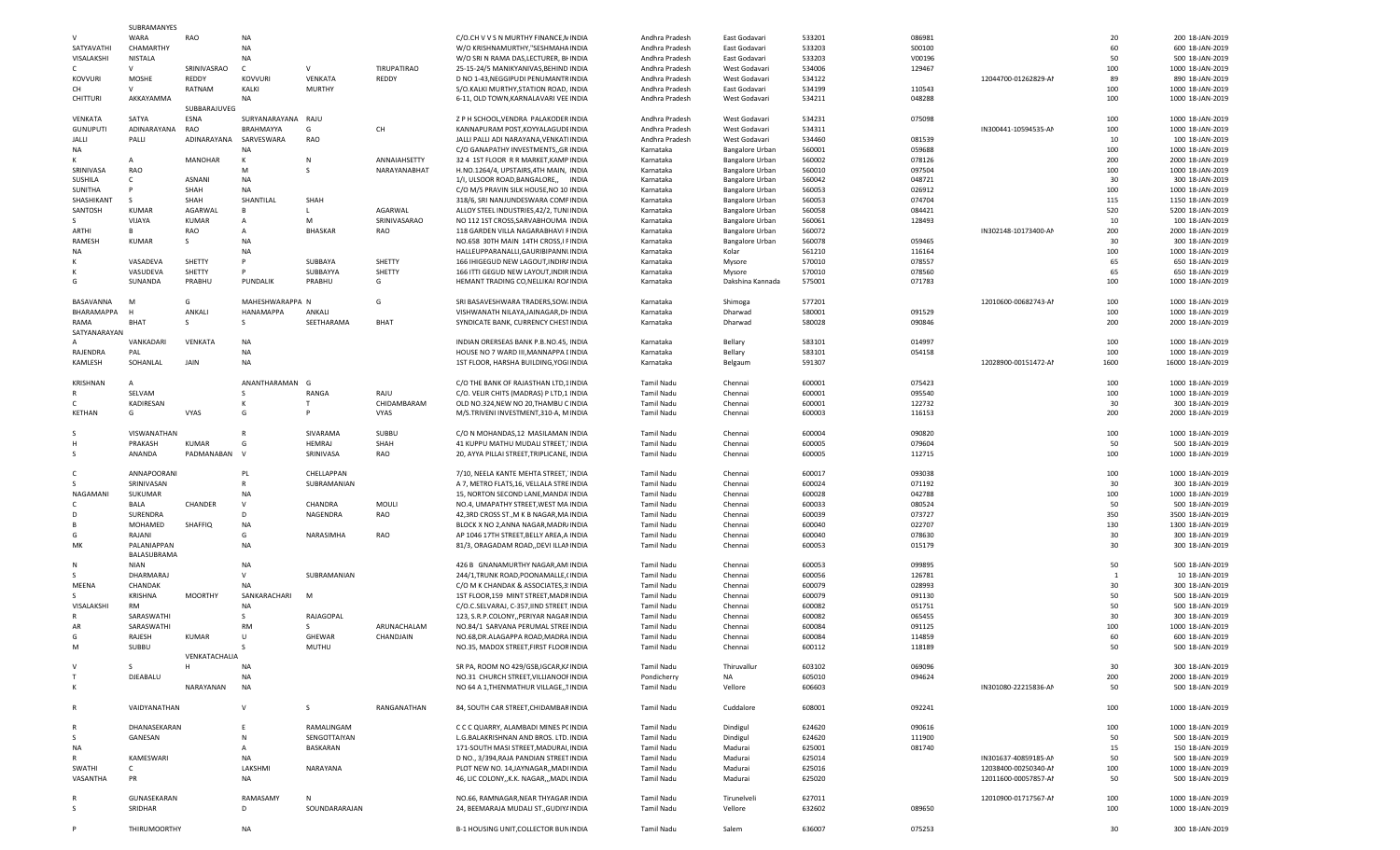|                  | MEENA          |                       | -S                         | <b>BASKAR</b> |                   | 26, UPSTAIR, SANKAR NAGAR, SALEN INDIA                                        | Tamil Nadu  | Salem              | 636007           | 081515 |                      | 60        | 600 18-JAN-2019                     |
|------------------|----------------|-----------------------|----------------------------|---------------|-------------------|-------------------------------------------------------------------------------|-------------|--------------------|------------------|--------|----------------------|-----------|-------------------------------------|
|                  | ANNAMALAI      |                       | R                          | RAMANATHAN    |                   | DOOR NO.56, A3, PLOT NO.56, III CRI INDIA                                     | Tamil Nadu  | Salem              | 636007           | 115290 |                      | 100       | 1000 18-JAN-2019                    |
|                  | JAYALAKSHMI    |                       | <b>NA</b>                  |               |                   | 42, VENKAT RAO ROAD, GANDHI NAC INDIA                                         | Tamil Nadu  | Salem              | 637002           | 065974 |                      | 30        | 300 18-JAN-2019                     |
| JEGADEESAN       |                |                       | NA                         |               |                   | 14, KANGAYAM ROAD, VELLAKOVIL, 1 INDIA                                        | Tamil Nadu  | Madurai            | 638111           | 058651 |                      | 15        | 150 18-JAN-2019                     |
|                  |                |                       |                            |               |                   |                                                                               |             |                    |                  |        |                      |           |                                     |
| M                | SESHAPPAN      |                       |                            | MUTUSAMY      | CHETTIAR          | 62, RAGAVENDRA ILLAM, BHAJANA I INDIA                                         | Tamil Nadu  | Coimbatore         | 641001           | 106242 |                      | 100       | 1000 18-JAN-2019                    |
|                  | GOVINDARAJ     |                       |                            | BALA          | <b>GURUMURTHY</b> | 608, RAJA STREET, COIMBATORE,, INDIA                                          | Tamil Nadu  | Coimbatore         | 641001           | 106990 |                      | 30        | 300 18-JAN-2019                     |
|                  | SIVA           | SHANKAR               | -S                         | SOUNDARA      | RAJAN             | 18-C, LALBAHADUR COLONY, PEELAI INDIA                                         | Tamil Nadu  | Coimbatore         | 641004           | 094367 |                      | 50        | 500 18-JAN-2019                     |
| А                | MURUGESAN      |                       | M                          | ARUNACHALAM   |                   | NO.2, POOSARI SAMANAIDU STREE1 INDIA                                          | Tamil Nadu  | Coimbatore         | 641004           | 095227 |                      | 30        | 300 18-JAN-2019                     |
|                  |                |                       |                            |               |                   |                                                                               |             |                    |                  |        |                      |           |                                     |
| B                | LATHAMANI      |                       | <b>NA</b>                  |               |                   | 66 SRI KRISHNA COLONY, SINGANALI INDIA                                        | Tamil Nadu  | Coimbatore         | 641005           | 007579 |                      | 30        | 300 18-JAN-2019                     |
| S.               | CHANDRAMOULI   |                       | S.                         | SINGARAVELU   |                   | LAKSHMI AUTOMATIC LOOMWARK! INDIA                                             | Tamil Nadu  | Coimbatore         | 641037           | 083490 |                      | 130       | 1300 18-JAN-2019                    |
| SHIRLEY          | ALEX           |                       | ALEX                       | G             |                   | "AISHWARYA HOUSE", BROOK LAND INDIA                                           | Tamil Nadu  |                    | 643101           | 115822 |                      | 50        | 500 18-JAN-2019                     |
|                  |                |                       |                            |               |                   |                                                                               |             | The Nilgiris       |                  |        |                      |           |                                     |
| ASHOK            | GANESH         | SHENOY                | NA                         |               |                   | BEHIND GEETA TALKIES, BEACH ROA INDIA                                         | Kerala      | Kasaragod          | 670121           | 006719 |                      | 30        | 300 18-JAN-2019                     |
| <b>NIBU</b>      | T              | KURYAN                | <b>NA</b>                  |               |                   | B-24, VRINDAVAN HOUSING COLON' INDIA                                          | Kerala      | Kozhikode          | 673017           | 072182 |                      | 30        | 300 18-JAN-2019                     |
|                  |                | KUNHIKANNAN NA        |                            |               |                   |                                                                               |             |                    |                  |        |                      |           |                                     |
| N<br>SARASWATHYA | к              |                       |                            |               |                   | MEGHA TOURIST HOME, KALPETTA F INDIA                                          | Kerala      | Idukki             | 673121           | 094921 |                      | 200       | 2000 18-JAN-2019                    |
|                  |                |                       |                            |               |                   | ANJALI H.KONDOTTY P O.MALAPPUI INDIA                                          |             |                    |                  |        |                      |           |                                     |
| MMA              |                | G                     | PARAMESHWARAN NAIR         |               |                   |                                                                               | Kerala      | Malappuram         | 673638           |        | 12033500-00330460-AM | 50        | 500 18-JAN-2019                     |
| HASEENA          |                | A                     | HAMZA                      | HAJI          |                   | ROSE VILLA, KURUKKOLKUNNU, VALI INDIA                                         | Kerala      | Malappuram         | 676555           |        | 12047600-00119954-AM | 20        | 200 18-JAN-2019                     |
| JOSE             | <b>GERORGE</b> | C                     | GEORGE                     | C             |                   | CHITRA JEWELLARS, MARKET ROAD," INDIA                                         | Kerala      | Thrissur           | 680001           | 075479 |                      | 650       | 6500 18-JAN-2019                    |
| SASIDHARAN       |                | PV                    | NA                         |               |                   | H.NO.14/704-C, HARINAGAR, POON INDIA                                          | Kerala      | Thrissur           | 680002           | 065580 |                      | 130       | 1300 18-JAN-2019                    |
|                  |                |                       |                            |               |                   |                                                                               |             |                    |                  |        |                      |           |                                     |
| N                | $\perp$        | JOY                   | N                          | $\mathsf{T}$  | <b>JOHNY</b>      | NELLIKKADAN HOUSE, PO VIYOOR, R INDIA                                         | Kerala      | Thrissur           | 680010           | 071118 |                      | 130       | 1300 18-JAN-2019                    |
| NA               |                |                       | <b>NA</b>                  |               |                   | NELLIKKADAN HOUSE, P.O.VIYYOOR, INDIA                                         | Kerala      | Thrissur           | 680010           | 083849 |                      | 130       | 1300 18-JAN-2019                    |
| XAVI             | RAPHAEL        | M                     | RAPHAEL                    | M             | L                 | MANIYAKKU HOUSE, PUDUKAD POS INDIA                                            | Kerala      | Thrissur           | 680301           |        | 12023900-00020938-AM | 5         | 50 18-JAN-2019                      |
| MOYALAN          | RAPPAI         | KURIAPPAN             | <b>NA</b>                  |               |                   | MARKET ROAD, OLLUR,<br><b>INDIA</b>                                           |             | Thrissur           | 680306           | 087048 |                      | 200       | 2000 18-JAN-2019                    |
|                  |                |                       |                            |               |                   |                                                                               | Kerala      |                    |                  |        |                      |           |                                     |
| NA               |                |                       | PRAMANKUTTY                | <b>NAIR</b>   |                   | CHERIYEDATH HOUSE, CHOWANNUI INDIA                                            | Kerala      | Thrissur           | 680503           | 082655 |                      | 100       | 1000 18-JAN-2019                    |
| C.               | $\mathsf{A}$   | VARGHESE              | $\mathsf{C}$               | v             | <b>ANTONY</b>     | C.A. VANGHERE.PADINJARATHALA I INDIA                                          | Kerala      | Thrissur           | 680617           | 074109 |                      | 120       | 1200 18-JAN-2019                    |
| SHELLEY          | SEBASTIAN      |                       | <b>NA</b>                  |               |                   | ELANJIKAL, EDAVILANGU, KODUNGAI INDIA                                         | Kerala      | Thrissur           | 680671           | 086915 |                      | 10        | 100 18-JAN-2019                     |
|                  |                |                       |                            |               |                   |                                                                               |             |                    |                  |        |                      |           |                                     |
| RASIKLAL         | G              | PATEL                 | <b>GOPALDAS</b>            | PATEL         |                   | VI/1953, LALAN ROAD,COCHIN,,<br>INDIA                                         | Kerala      | Ernakulam          | 682002           | 071910 |                      | 50        | 500 18-JAN-2019                     |
| MARY             | $\mathsf{v}$   | CHERIAN               | VIJU                       | CHERIAN       |                   | DB 5 SIVADAS TOWERS, CHITTOOR R INDIA                                         | Kerala      | Ernakulam          | 682018           |        | 13025900-00321783-AM | 395       | 3950 18-JAN-2019                    |
| <b>JOSEPH</b>    | к              |                       | <b>NA</b>                  |               |                   | 38/824, GOPAL BLDG,T.D RAD,KOCH INDIA                                         | Kerala      | Ernakulam          | 682035           | 083117 |                      | 100       | 1000 18-JAN-2019                    |
|                  |                |                       |                            |               |                   |                                                                               |             |                    |                  |        |                      |           |                                     |
| JOSE             | к              | <b>ISSAC</b>          | <b>NA</b>                  |               |                   | KUDAKKACHIRA HOUSE, EZHATTUM INDIA                                            | Kerala      | Ernakulam          | 683577           | 060975 |                      | 100       | 1000 18-JAN-2019                    |
| <b>FRANCIS</b>   | <b>THOMAS</b>  |                       | к                          |               | <b>JOSEPH</b>     | KURISUMMOOTTIL, DTTALLOOR P.O. INDIA                                          | Kerala      | Idukki             | 685586           | 076530 |                      | 50        | 500 18-JAN-2019                     |
| M                | $\mathsf{A}$   | ALEXANDER             | <b>NA</b>                  |               |                   | MAMMOTTIL HOUSE, KARIMKUNNA INDIA                                             | Kerala      | Idukki             | 685586           | 094701 |                      | 100       | 1000 18-JAN-2019                    |
| LICY             | <b>FRANCIS</b> |                       | <b>NA</b>                  |               |                   |                                                                               | Kerala      |                    | 688001           | 104062 |                      | 100       | 1000 18-JAN-2019                    |
|                  |                |                       |                            |               |                   | KANDATHIL HOUSE, SANATHNAM W INDIA                                            |             | Alappuzha          |                  |        |                      |           |                                     |
| CELINE           | HORMESE        |                       | $\mathsf{v}$               | HORMESE       |                   | MAYFAIR HOUSE, PALLIPURAM P.O., INDIA                                         | Kerala      | Alappuzha          | 688541           | 076184 |                      | 100       | 1000 18-JAN-2019                    |
|                  |                |                       |                            |               |                   |                                                                               |             |                    |                  |        |                      |           |                                     |
| PAKASASANAN      |                |                       | <b>NA</b>                  |               |                   | ULLAS BHAVAN, KUTTEMPEROOR (P INDIA                                           | Kerala      | Alappuzha          | 689623           | 011798 |                      | 100       | 1000 18-JAN-2019                    |
| MARIAMMA         | ZACHARIAH      |                       | $\mathsf{V}$               | S             | LACHARIAH         | VADAKE THALAKAL, THERUVILE VEEL INDIA                                         | Kerala      | Kollam             | 690102           | 079529 |                      | 60        | 600 18-JAN-2019                     |
|                  |                |                       |                            |               |                   |                                                                               |             |                    |                  |        |                      |           |                                     |
|                  |                |                       |                            |               |                   |                                                                               |             |                    |                  |        |                      |           |                                     |
| MARIAMMA         | ZACHARIAH      |                       |                            |               | ZACHARIAH         | VADAKETHALAKAL THERUVILE VEEL INDIA                                           | Kerala      | Kollam             | 690102           | 079531 |                      | 60        | 600 18-JAN-2019                     |
|                  |                |                       | CHANDRASEKHARA             |               |                   |                                                                               |             |                    |                  |        |                      |           |                                     |
| JAYAKRISHNAN     |                |                       |                            | PILLAI        |                   | KRISHNA VILASAM, KOLLAKADAVU P INDIA                                          | Kerala      | Kollam             | 690509           |        | 12056700-00022533-AM | 50        | 500 18-JAN-2019                     |
| LEKHA            |                |                       |                            | PADMANABHA    |                   |                                                                               |             |                    |                  | 096276 |                      |           |                                     |
|                  |                |                       |                            |               | PILLAI            | MEMANA PLAPPUZHA, HARIPAD P(INDIA                                             | Kerala      | Alappuzha          | 690514           |        |                      | 50        | 500 18-JAN-2019                     |
| RAJEEV           | <b>KUMAR</b>   | v                     | BALACHANDRAM               | NAIR          |                   | CANARA BANK, MAIN BRANCH, THAN INDIA                                          | Kerala      | Kollam             | 691001           | 083370 |                      | 130       | 1300 18-JAN-2019                    |
|                  |                |                       | SANKARANARAY SANKARANARAYA |               |                   |                                                                               |             |                    |                  |        |                      |           |                                     |
| KOLAPPA          | PILLAI         | ANAPILLAI             | <b>NAN</b>                 | PILLAI        |                   | T.C.21/1058,,SGRA 42, NEDUMCAUI INDIA                                         | Kerala      | Thiruvananthapuram | 695002           |        | 12010900-01642977-AM | 100       | 1000 18-JAN-2019                    |
| ANDREW           | <b>JOHN</b>    |                       | <b>NA</b>                  |               |                   | 11-793 VAYAL ROAD, NANTHANCOD INDIA                                           | Kerala      |                    |                  | 023999 |                      | 10        | 100 18-JAN-2019                     |
|                  |                |                       |                            |               |                   |                                                                               |             | Thiruvananthapuram | 695003           |        |                      |           |                                     |
| LIBY             | <b>THOMAS</b>  |                       | <b>NA</b>                  |               |                   | 35/1083, VALLAKADAVOO PO, TRIVA INDIA                                         | Kerala      | Thiruvananthapuram | 695008           | 025119 |                      | 100       | 1000 18-JAN-2019                    |
| RAJESH           | к              |                       |                            | N             | KUTTAN            | DEEPTHI K BURMA ROAD, KUMARA INDIA                                            | Kerala      | Thiruvananthapuram | 695011           | 099736 |                      | 100       | 1000 18-JAN-2019                    |
| к                | P              | SUNDARAM              | M                          | К             | PARAMESWARAN      | EOP / AVN, VSSC, TRIVANDRUM,<br>INDIA                                         | Kerala      | Thiruvananthapuram | 695022           | 090810 |                      | 200       | 2000 18-JAN-2019                    |
|                  |                |                       |                            |               |                   |                                                                               |             |                    |                  |        |                      |           |                                     |
| SAMIR            | KUMAR          | BANERJEE              | <b>NA</b>                  |               |                   | 17 RAJA RAJ BALLAV STREET, CALCUT INDIA                                       | West Bengal | Kolkata            | 700003           | 004075 |                      | 50        | 500 18-JAN-2019                     |
| PRADEEP          | KUMAR          | MAHESWARI             | NA                         |               |                   | C/O TRIMURTI TEXTILE INDUSTRIES, INDIA                                        | West Bengal | Kolkata            | 700006           | 027287 |                      | 30        | 300 18-JAN-2019                     |
| <b>SUSHIL</b>    | KUMAR          | GOEL                  | <b>NA</b>                  |               |                   | 2 SIMLA STREET, CALCUTTA<br><b>INDIA</b>                                      | West Bengal | Kolkata            | 700006           | 045936 |                      | 260       | 2600 18-JAN-2019                    |
| <b>SUSHIL</b>    | KUMAR          | GOEL                  | <b>NA</b>                  |               |                   | <b>INDIA</b><br>2 SIMLA STREET, CALCUTTA,                                     | West Bengal | Kolkata            | 700006           | S00299 |                      | 50        | 500 18-JAN-2019                     |
|                  |                |                       |                            |               |                   |                                                                               |             |                    |                  |        |                      |           |                                     |
| BHAGABATI        | SASMAL         |                       | <b>NA</b>                  |               |                   | C/O P R SASMAL, U B I KALAKAR ST., INDIA                                      | West Bengal | Kolkata            | 700007           | 016036 |                      | 130       | 1300 18-JAN-2019                    |
| SANGITA          | <b>NAHATA</b>  |                       | <b>NA</b>                  |               |                   | C/O GIRDHARI LAL MOHAN LAL, 113 INDIA                                         | West Bengal | Kolkata            | 700007           | 016191 |                      | 130       | 1300 18-JAN-2019                    |
| <b>DEEPAK</b>    | <b>KUMAR</b>   | GOEL                  | KISHORILAL                 | GOEL          |                   | C/O. RAJESH KUMAR MUKESH KUM. INDIA                                           | West Bengal | Kolkata            | 700007           | 082266 |                      | 60        | 600 18-JAN-2019                     |
| RAMJANAM         | SHAW           |                       | LATE                       | <b>BUDHU</b>  | SHAH              | 34, KALI KRISHNA TAGORE STREET,C INDIA                                        | West Bengal | Kolkata            | 700007           | 088645 |                      | 100       | 1000 18-JAN-2019                    |
|                  |                |                       |                            |               |                   |                                                                               |             |                    |                  |        |                      |           |                                     |
| <b>PRADIP</b>    |                | KUMARSARKAR           | NA                         |               |                   | 30/1D, OLD BALLYGUNGE, 1ST LANE INDIA                                         | West Bengal | Kolkata            | 700019           |        | IN300142-10076066-AM | 20        | 200 18-JAN-2019                     |
| RINA             | DEY            |                       | LATE                       | <b>SUBHAS</b> | CHANDRADEY        | 105/G HARBOUR ROAD, NEW ALIPOI INDIA                                          | West Bengal | Kolkata            | 700053           | 128909 |                      | 130       | 1300 18-JAN-2019                    |
|                  |                |                       |                            |               |                   |                                                                               |             |                    |                  |        |                      |           |                                     |
| BIJAY            | KUMAR          | SHAH                  | ΝA                         |               |                   | C/O R R ELECTRIC CO SHOP 199,22 R INDIA                                       | West Bengal | South 24 Parganas  | 700073           | 018618 |                      | 30        | 300 18-JAN-2019                     |
| MRINAL           | KANTI          | <b>NANDI</b>          | NA                         |               |                   | KAMDAHARI JANANADA SMRITI, BO: INDIA                                          | West Bengal | South 24 Parganas  | 700084           | 016032 |                      | 130       | 1300 18-JAN-2019                    |
| AVINASH          | AGRAWAL        |                       | LATE                       | OM            | PRAKASHAGRAWAL    | 57/1, KINGS ROAD, HOWRAH, W.B, INDIA                                          | West Bengal | Howrah             | 711101           | 096842 |                      | 100       | 1000 18-JAN-2019                    |
|                  |                |                       |                            |               |                   |                                                                               |             |                    |                  |        |                      |           |                                     |
| TAPAS            | SONGHA         | <b>ROY</b>            | <b>NA</b>                  |               |                   | MOINADANGA PO CHINSURA R S,DI INDIA                                           | West Bengal | Hooghly            | 712102           | 006964 |                      | 130       | 1300 18-JAN-2019                    |
| SUKHENDU         | SHAH           |                       | <b>NA</b>                  |               |                   | C/O.SUNIL KR.SALA,130,HARAGOUR INDIA                                          | West Bengal | Bardhaman          | 713130           | 009828 |                      | 100       | 1000 18-JAN-2019                    |
| <b>UTTAM</b>     | DEY            |                       | NA                         |               |                   | RANIGUNJ FIRE STATION, PO RANIUI INDIA                                        | West Bengal | Bardhaman          | 713342           | 029842 |                      | 30        | 300 18-JAN-2019                     |
| SUMAN            | TODANI         |                       | NA                         |               |                   | 17 P N MALIAH ROAD, RANIGANJ, WI INDIA                                        | West Bengal | Bardhaman          | 713347           | 027094 |                      | 100       | 1000 18-JAN-2019                    |
|                  |                |                       |                            |               |                   |                                                                               |             |                    |                  |        |                      |           |                                     |
| AVIK             | ROY            |                       | <b>NA</b>                  |               |                   | C/O RANJIKA ROY,,46 ABDUL RAHAI INDIA                                         | West Bengal | Bardhaman          | 713347           | 041115 |                      | 30        | 300 18-JAN-2019                     |
| RANJIKA          | ROY            |                       | <b>NA</b>                  |               |                   | 46, ABDUL RAHAMAN ROAD (CHURI INDIA                                           | West Bengal | Bardhaman          | 713347           | 041117 |                      | 30        | 300 18-JAN-2019                     |
| ASHA             | AGARWAL        |                       | <b>NA</b>                  |               |                   | 129 GOLE BAZAR, PO KHARAGPUR, D INDIA                                         | West Bengal | East Midnapore     | 721301           | 007214 |                      | 30        | 300 18-JAN-2019                     |
|                  |                |                       |                            |               |                   |                                                                               |             |                    |                  |        |                      |           |                                     |
| DEOKINANDAN      | BANKA          |                       | NA                         |               |                   | C/O KESAR DEO NARSINGHDAS, NUT INDIA                                          | West Bengal | Bankura            | 722101           | 006932 |                      | 130       | 1300 18-JAN-2019                    |
| ANINDYA          | SARKAR         |                       | <b>NA</b>                  |               |                   | COLLEGE ROAD, P.O.BOLPUR, DIST B INDIA                                        | West Bengal | Birbhum            | 731204           | 069521 |                      | 15        | 150 18-JAN-2019                     |
|                  |                |                       |                            |               |                   |                                                                               |             |                    |                  |        |                      |           |                                     |
| SANJAY           | KUMAR          | AGARWALA              | SANJAY                     | HAN           | AGARWALA          | REVOT LODGE,LADENLA ROAD,DARJ INDIA                                           | West Bengal | Darjeeling         | 734101           | 074569 |                      | 100       | 1000 18-JAN-2019                    |
| RABINDRA         | NARAYAN        | SAHOO                 | NA                         |               |                   | C/O GB SAHU QRS NO IVR-176, UNIT INDIA                                        | Orissa      | Puri               | 751001           | 030775 |                      | 30        | 300 18-JAN-2019                     |
| RATAN<br>SHYAM   | MALA           | GANGWAL<br>CHATTERJEE | SRI<br>NA                  | NIRANJAN      | KRGANGWAL         | KUNDALIA BHAWAN, 1ST FLOOR FA INDIA<br>C/O SUBRATA CHATTERJE,S B I PATI INDIA | Assam       | Kamrup             | 781009<br>800001 | 055023 | 12010900-00376964-AM | 30<br>130 | 300 18-JAN-2019<br>1300 18-JAN-2019 |